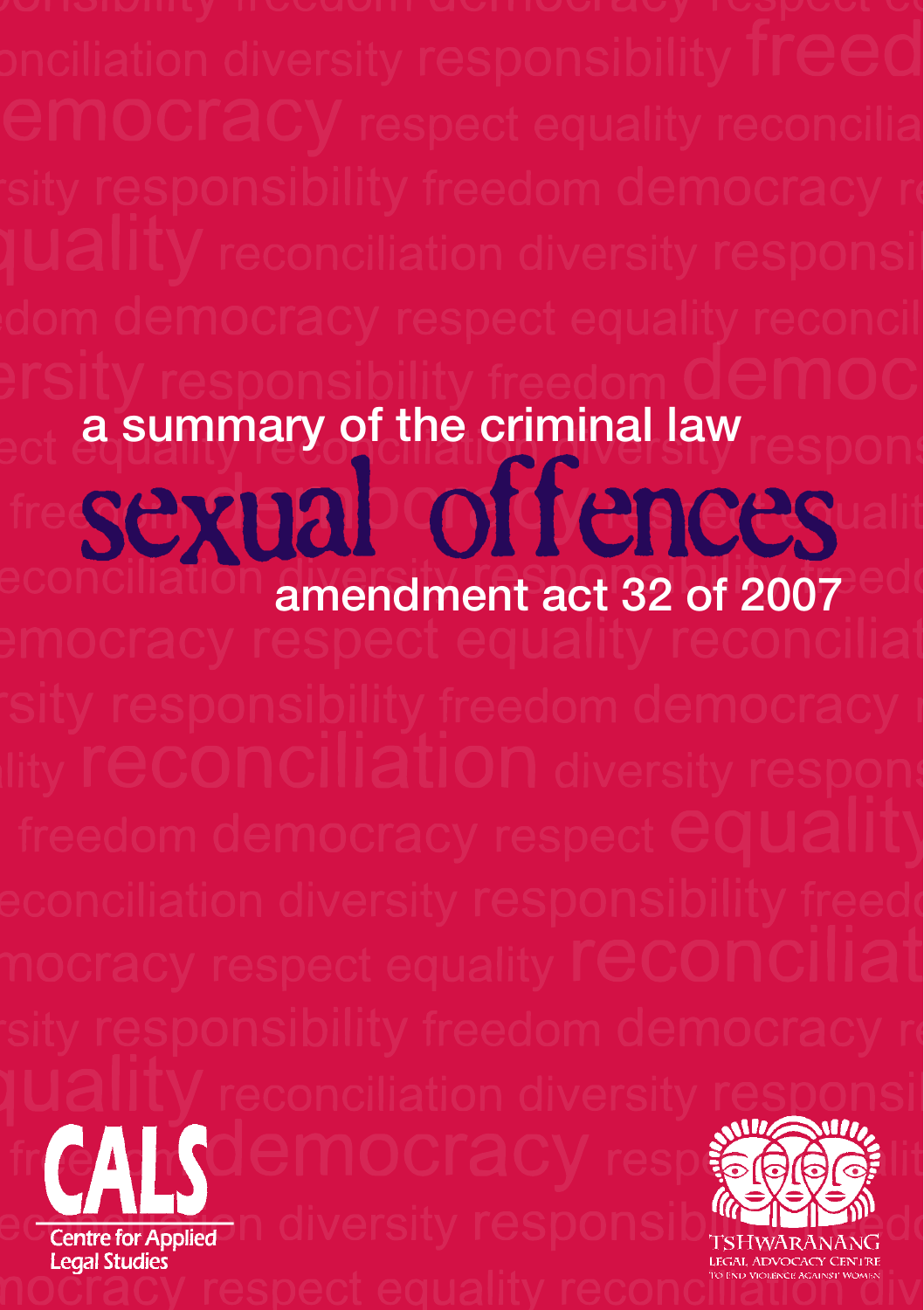# $(\mathring{\mathbf{I}})$

# creative commons licence

You are free to Share — to copy, distribute, display, and perform the work under the following conditions:

- **O** Attribution. You must attribute the work to CALS and Tshwaranang Legal Advocacy Centre(but not in any way that suggests that they endorse you or your use of the work).
- **O** For any reuse or distribution, you must make clear to others the license terms of this work. The best way to do this is with a link to www.creativecommons.org.
- **O** Any of the above conditions can be waived if you get permission from the copyright holder.
- $\bullet$  Nothing in this license impairs or restricts the author's moral rights.



acknowledgements

With special thanks to Ambassade van het Koninkrijk der Nederlanden (Royal Netherlands Embassy), Hivos and Ford Foundation.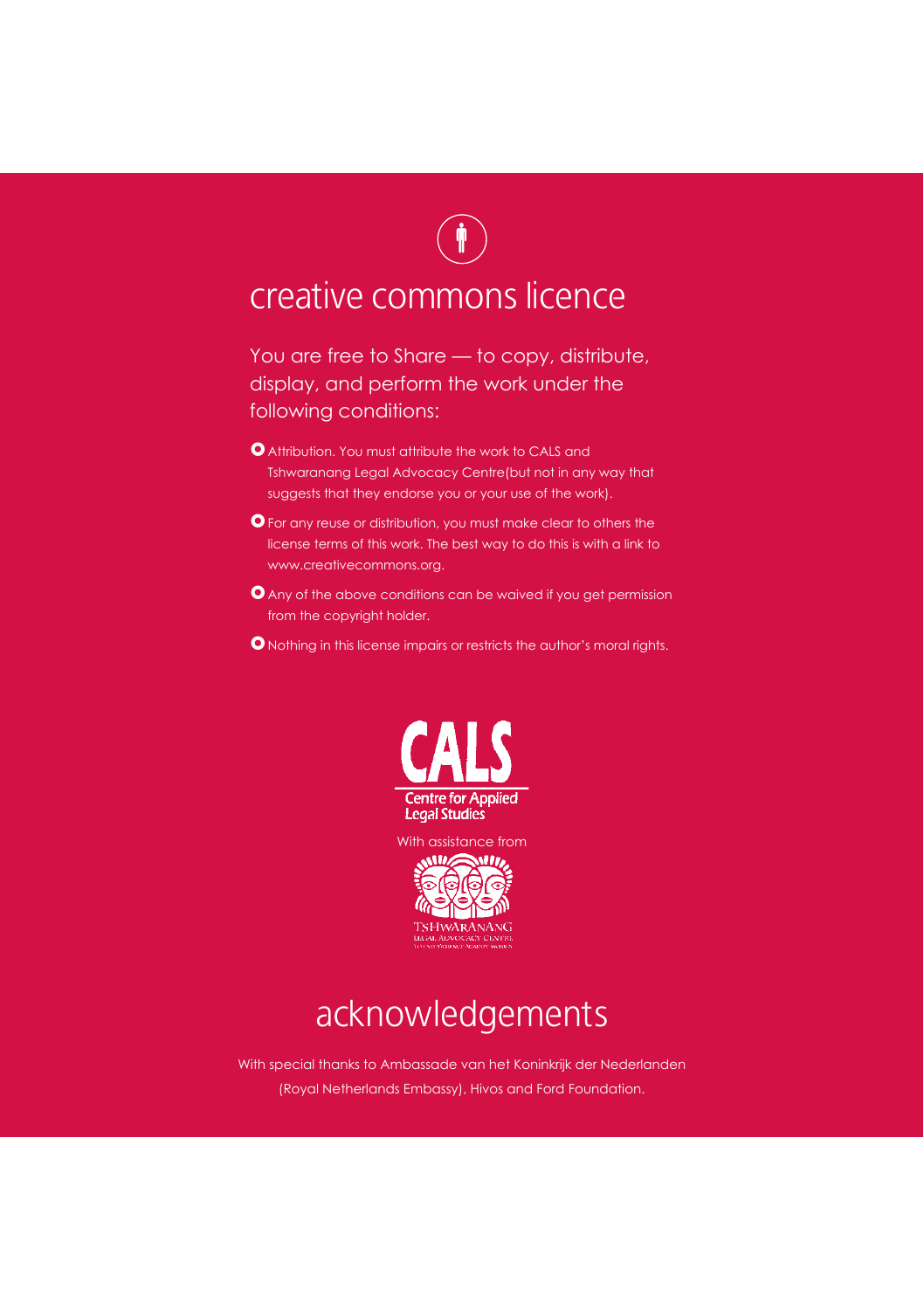# contents

| Introduction                                              | $\overline{2}$ |
|-----------------------------------------------------------|----------------|
| Sexual Offences                                           | 3              |
| Sexual offences against children                          | 8              |
| Sexual offences against persons who are mentally disabled | 13             |
| Pornography                                               | 14             |
| Adult sex work                                            | 16             |
| Trafficking                                               | 18             |
| Mandatory reporting of sexual offences                    | 20             |
| Criminal procedure in sexual offence cases                | 22             |
| Evidence in sexual offence cases                          | 23             |
| Prescription                                              | 24             |
| Conviction and Sentencing                                 | 25             |
| National Register for Sex Offenders                       | 28             |
| Services for victims                                      | 29             |
| Compulsory HIV testing of accused                         | 30             |
| Useful resources                                          | 31             |
| Where to get help                                         | 33             |

# contents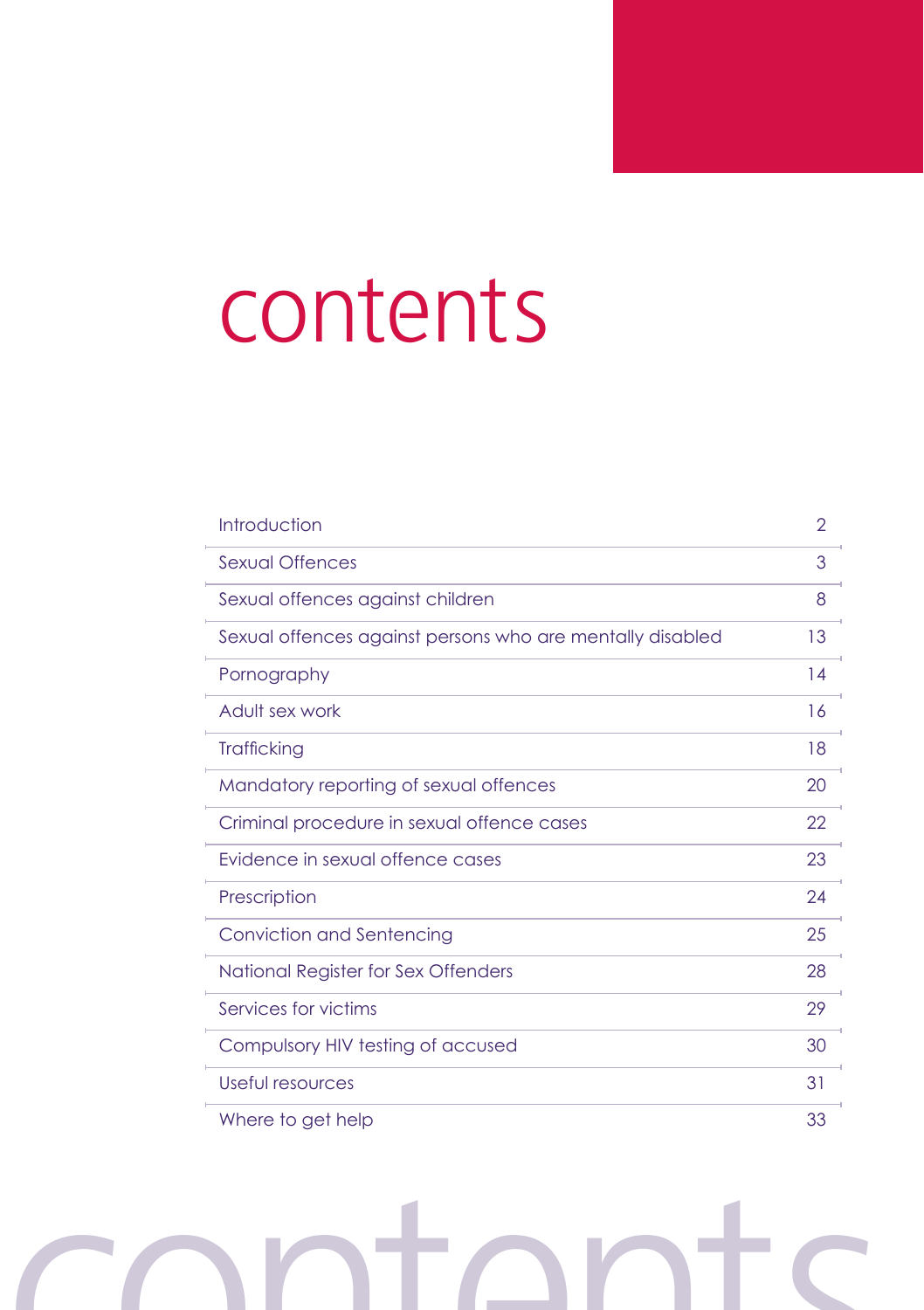# Introduction

The *Criminal Law (Sexual Offences) Amendment Act* (called 'the Act' in this booklet) has been in effect since 16 December 2007 and affects the punishment of sexual crimes committed after this date.

The Act replaces some common law provisions on sexual offences and some sections of the old law, the *Sexual Offences Act 23 of 1957*. The Act also creates new sexual crimes.

The main aims of the new Act are to:

- 1. Include all sexual crimes in one law;
- 2. Define all sexual crimes;
- 3. Make all forms of sexual abuse or exploitation a crime;
- 4. Make sure that both men and women can use the law with regard to sexual crimes;
- 5. Make sure that government departments work together to protect complainants from unfair treatment or trauma;
- 6. Improve the way the criminal justice system (the courts and police) works;
- 7. Make the age when both men and women can give permission (consent) to have sex, 16 years;
- 8. Make sure that rape survivors get post-exposure prophlaxis (PEP), which is medical treatment that can reduce their chances of getting HIV from the rape:
- 9. Allow rape survivors to find out if the person who raped them has HIV; and to
- 10. Establish a National Register (a list of names) for Sex Offenders.

This booklet summarizes the key provisions in the new Act and related laws. The booklet does not analyse the effectiveness of these provisions.

## Notes on terminology:

- 11. The complainant is sometimes referred to as 'Mpho', the perpetrator or accused as 'Lee' and a third person as 'Jabu'.
- 12. The Act and other Department of Justice documents refer to 'victims' or 'complainants' and not 'survivors' – the booklet reflects the terminology used in the Act.
- 13. Where reference in the booklet is made to 'he' or 'she' this should be read to include either sex.
- 2 a summary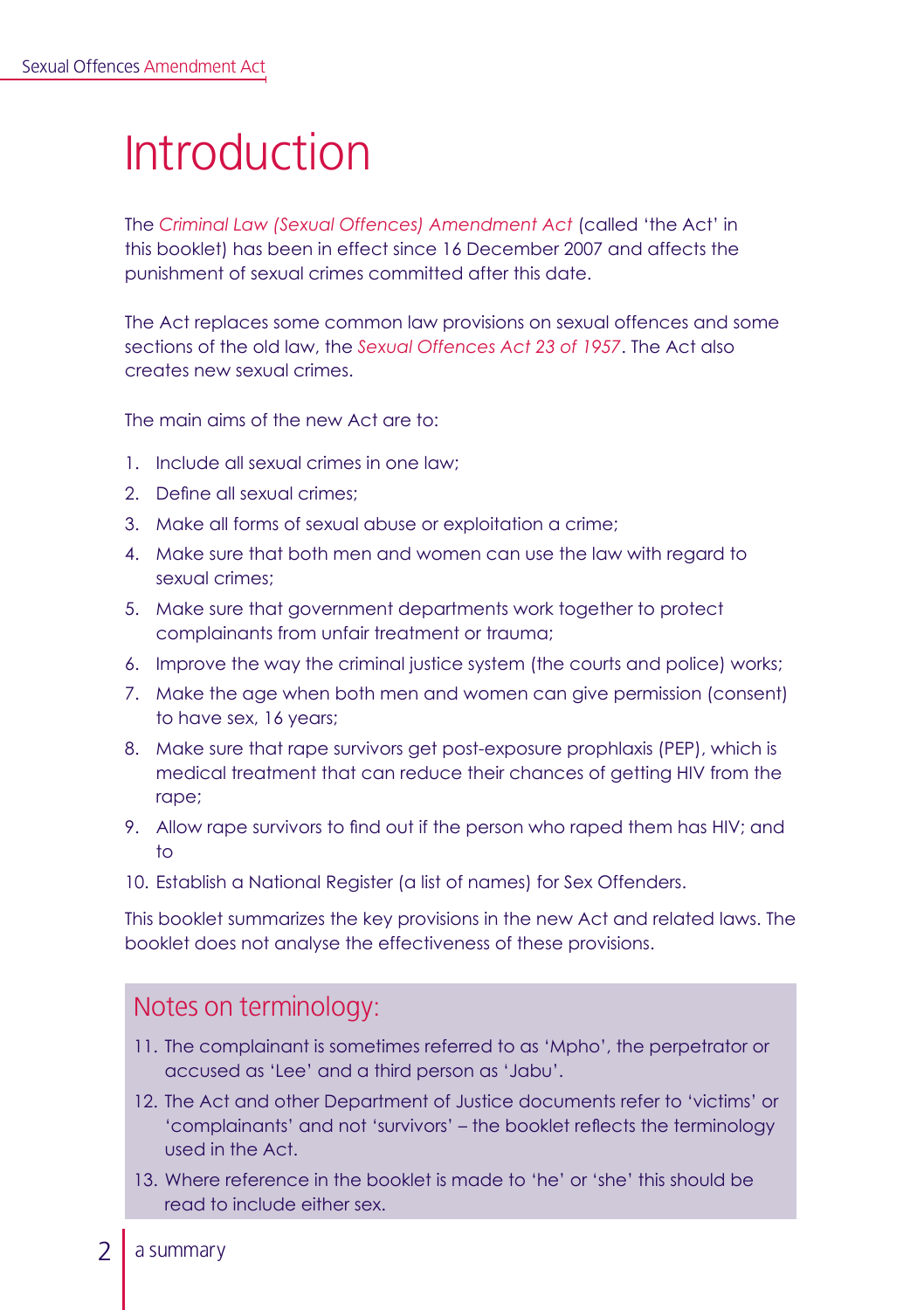# Sexual Offences

Two key elements of sexual offences in this section are:

- **o** The intention of the perpetrator (Lee) to commit the offence and
- **•** The absence of consent from the complainant (Mpho).

*'intention'* – deliberately or on purpose, decide and set out to commit a crime

*'coercion'* – using force or authority to get someone to do something

Sexual acts are offences (crimes) if they are committed without the consent (permission) of one of the people involved in the sexual act. The court must decide if Mpho gave consent to the sexual act.

*'Consent'* means voluntary or unforced agreement. This means that Mpho must freely, willingly and deliberately agree to the sexual act; and Mpho must be able to understand what she is consenting to.

The Act gives examples of when Mpho could not consent (agree) to a sexual act:

- **•** When Mpho submits (gives in) to a sexual act because Lee forced, intimidated or threatened Mpho or Jabu or threatened to damage Mpho or Jabu's property
	- Example: Lee says he will kill Mpho's baby if she does not have sex with him. Mpho, therefore, is scared and does not resist the sex as a result of this threat.
- **•** When Lee abuses his power or authority and Mpho is not able to show that she does not consent to the sexual act
	- Let's say that: Lee is Mpho's teacher. Lee says Mpho must have sex with him. Mpho is afraid of what will happen at school if she refuses to have sex with Lee, perhaps he might fail her.
- **•** When Mpho is deceived into agreeing to the sexual act
	- Let's say that: Lee is Mpho's doctor. Lee informs Mpho that he needs to massage her genital area as part of a medical procedure. Mpho agrees but she does not know that Lee is actually massaging her for his own sexual pleasure.
- **•** Where Mpho is not able to think properly or understand the nature of the sexual act at the time because Mpho is –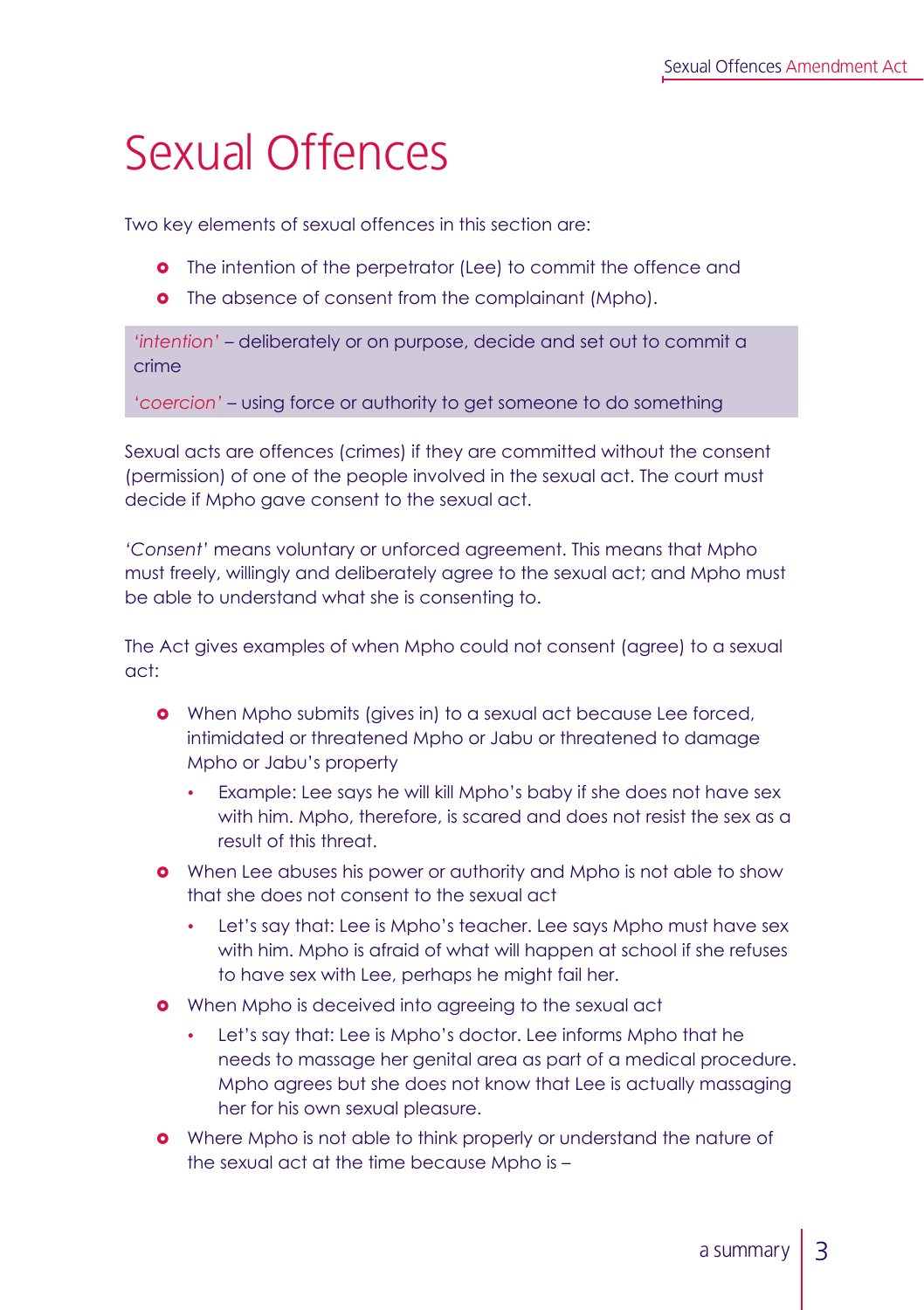- asleep,
- unconscious,
- unable to think properly because of drugs or alcohol
- y a child below 12, or
- a person with a mental disability.

This means that even if Mpho agreed to the sexual act, she could not give proper consent because of the above circumstances.

## Example where consent is absent

*Egglestone v the State,* Supreme Court of Appeal, 2008 Egglestone offered N a job as a receptionist at his escort agency. As part of the training, he touched her breasts and genitals and had sex with her. N first refused to have sex but later gave in because she was told she cannot otherwise get a job as a receptionist at the escort agency. The court stated that, because Egglestone was much older than N and in a position of power over her because she needed the job, N was not able to give proper consent to the sexual acts.

# Rape (section 3)

Rape occurs when Lee intentionally commits an act of *sexual penetration* with Mpho, without Mpho's consent.

*'Sexual penetration'* includes any act which causes penetration by –

- **•** The genital organs of Lee into the genital organs, anus or mouth of Mpho;
- **•** Any other part of Lee's body or, any object, into the genital organs or anus of Mpho; or
- **•** The genital organs of an animal into the mouth of Mpho.

For example, Lee is committing the crime of rape if Lee sexually penetrates Mpho by inserting his penis into Mpho's vagina, anus or mouth, without Mpho's consent.

The Act also creates a new offence called *'Compelled rape'* (section 4). This is when Jabu is forced by Lee to sexually penetrate Mpho without the consent of either Mpho or Jabu.

*'penetration'* – to insert something *'compel'* – force somebody to do something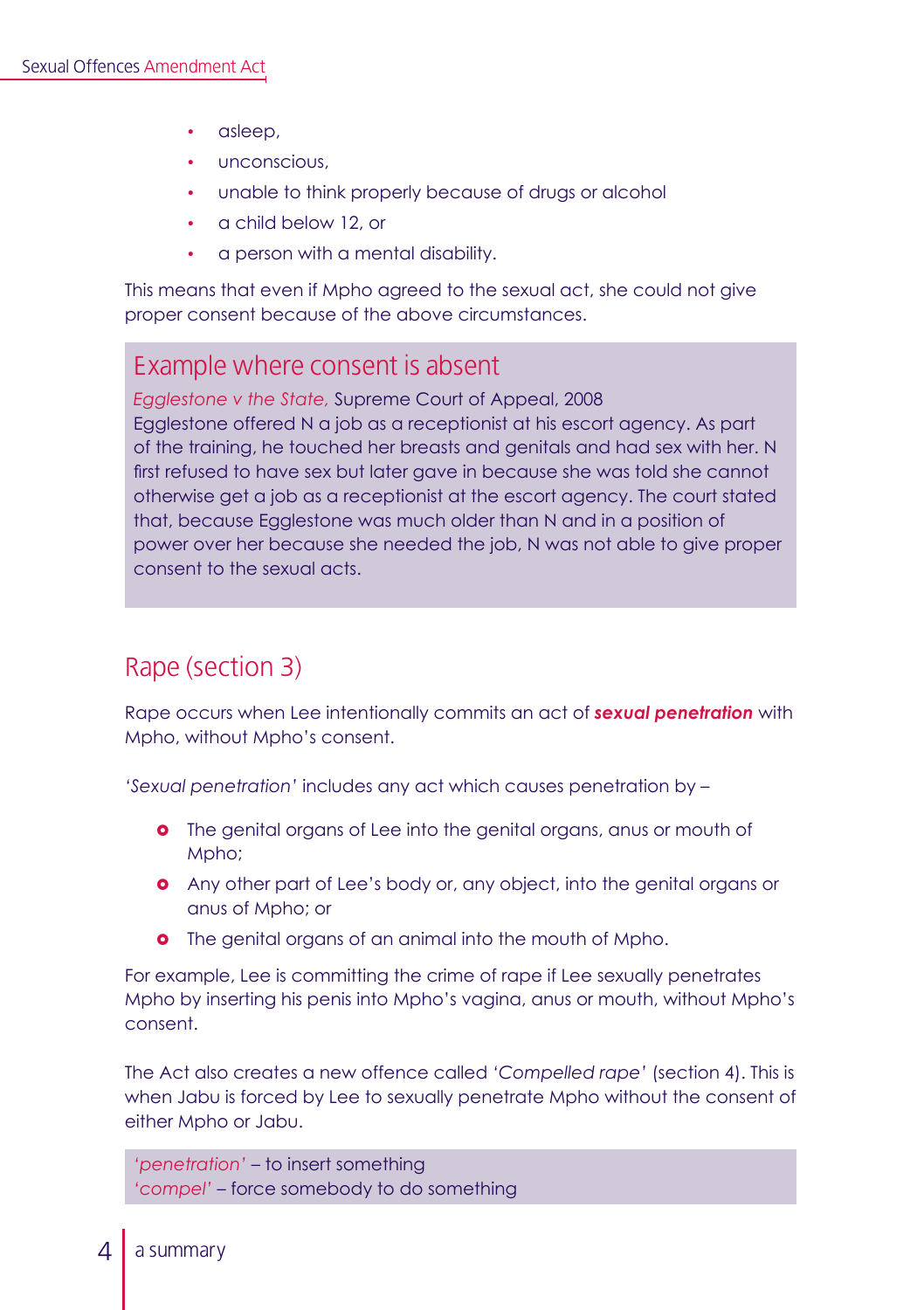# Sexual Assault (section 5)

This crime replaces the previous crime of *Indecent Assault*.

Sexual Assault occurs when Lee intentionally *sexually violates* Mpho without the consent of Mpho.

Sexual Assault is also committed where Lee threatens to sexually violate Mpho.

*'Sexual violation'* includes any act which causes –

- **•** Direct or indirect contact between the
	- Genital organs, anus or female breasts of one person, and any part of the body of another person, an animal, or object;
- **•** Mouth of one person and-
	- Genital organs, anus or breasts of another;
	- Mouth of another person:
	- Any other part of the body of another person which causes sexual arousal;
	- Any object resembling genital organs, an anus or breasts;
	- Mpho's mouth and the genital organs or anus of an animal;
	- Masturbation of one person by another; or
	- The insertion of any object similar to the genital organs of a person or animal into or beyond Mpho's mouth.

For example, when Lee touches Mpho's breasts or kisses Mpho, without Mpho's consent.

*'genital organs'* – includes the whole or part of the male and female genital organs and surgically created or recreated genital organs.

Related crimes are *Compelled (forced) sexual assault* (section 6) and *Compelled (forced) self-sexual assault* (section 7).

Compelled sexual assault occurs when Lee forces Jabu to sexually violate Mpho without the consent of Mpho or Jabu.

Compelled self-sexual assault occurs when Lee compels or forces Mpho –

- 1. to engage in masturbation,
- 2. to commit an act that is sexually arousing or degrading, or
- 3. to penetrate his or her own genital organs or anus,

– without Mpho's consent.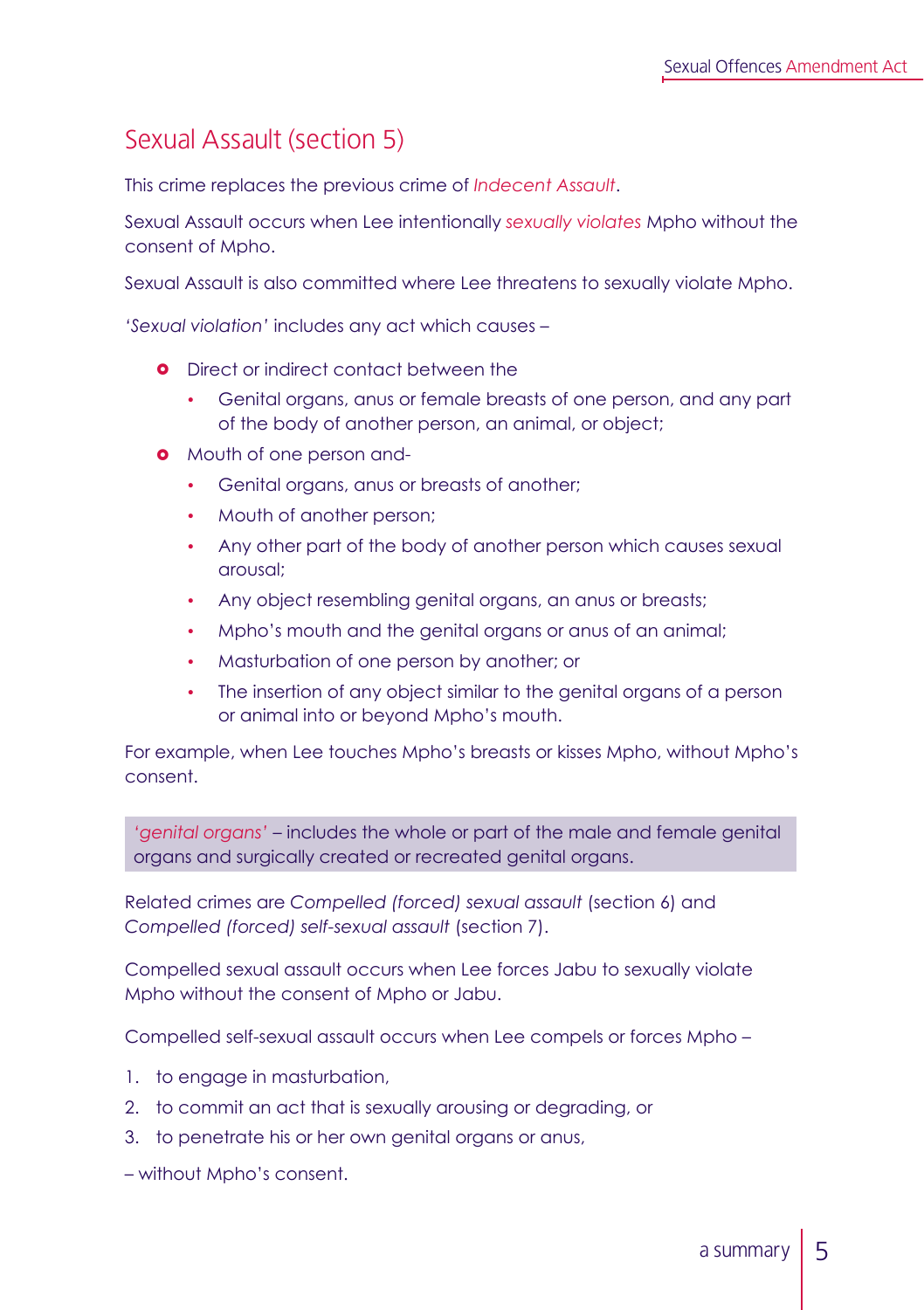#### **Note:**

Lee cannot use his marriage to Mpho as an excuse to rape or sexually assault Mpho (section 56).

## Other sexual offences against adults

- } *Compelling/forcing/causing an adult to witness (watch) a sexual crime, sexual acts or self-masturbation without consent* (section 8)
- } *Exposure or display of genital organs, anus or female breasts to adults (flashing) without consent* (section 9). Legitimate cultural practice can be a defence to this crime.

Similar crimes are created when such acts are committed against children or persons with a mental disability.

The Act cancels the common law crimes of *incest, bestiality* and *sexual violation of a corpse* and replaces them with new statutory provisions.

*'incest'* - sexual intercourse between persons too closely related to marry *'bestiality'* - sexual activity between a person and an animal

## Incest (section 12)

Persons who have *consensual* sex with each other may be committing the crime of incest if they are related to each other by:

- **•** Blood relationship
	- y Ascendants (ancestors) or descendants (children) in the direct line (e.g parent and child, grandparent and grandchild);
	- y Blood relatives, if one of the parties is related to a common ancestor in first degree of descent (one generation) [e.g brother and sister, uncle and niece]. This does not apply to first cousins because they are not related to each other in the first degree.
- **Q** Affinity (in-laws)
	- Relations by a recognised marriage in ascending and descending line when the marriage ends in divorce or death (e.g a man and his former mother-in-law or daughter-in-law). This does not apply to an ex-spouse's sibling.
- **•** Adoptive relationship
	- A parent may not have sex with an adopted child but an adoptive child may have sex with a blood relation of the adoptive parent.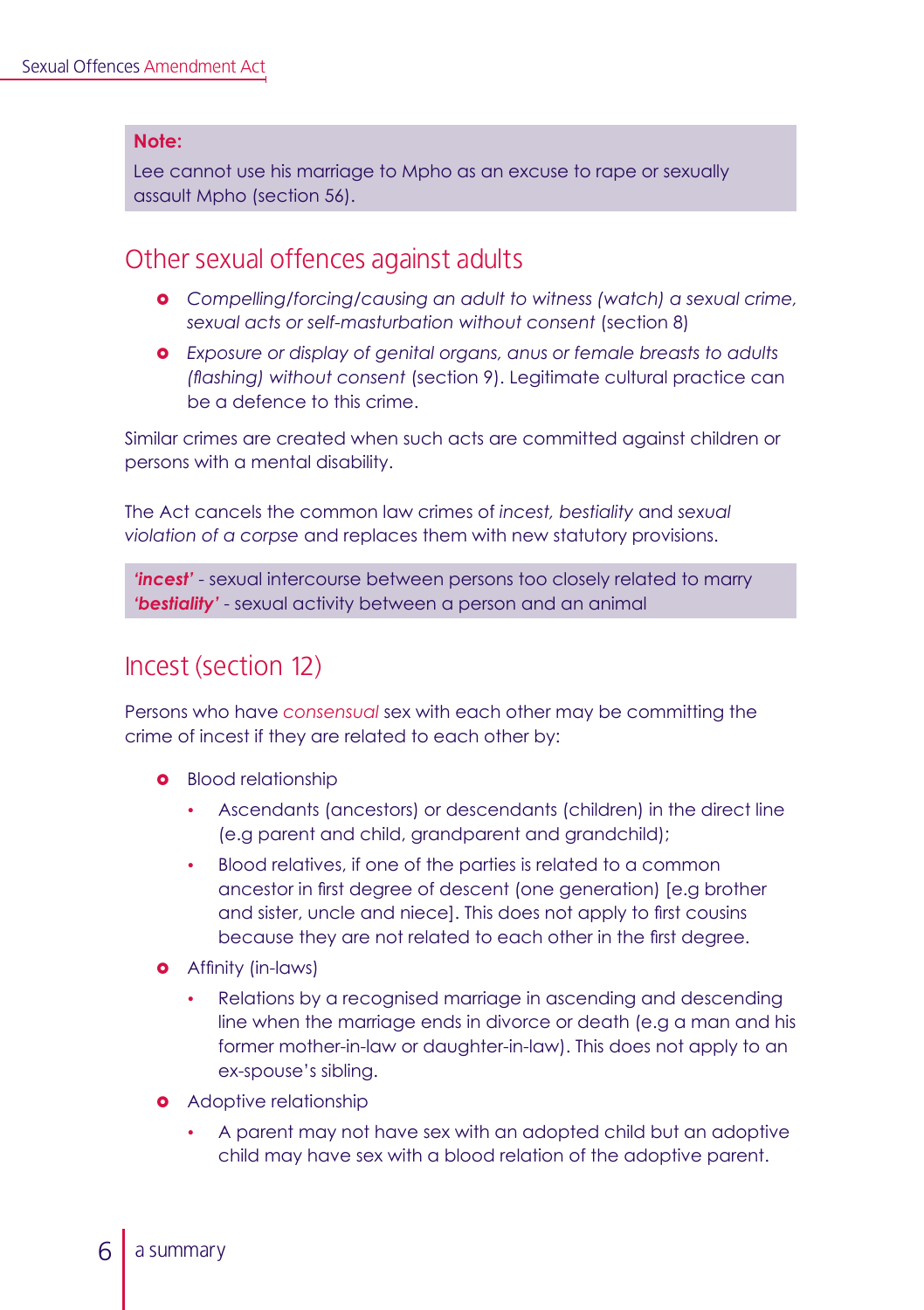In incest cases, both parties can be charged with incest but if one of the parties is under 18, such a charge against the child must be authorised by the National Directorate of Public Prosecutions.

# Bestiality (section 13)

Lee commits the crime of bestiality if –

- **•** Lee puts his genital organs into the mouth, genital organs or anus of an animal;
- **•** Lee inserts the genital organs of an animal into his own mouth, genital organs or anus or
- **Q** Lee masturbates an animal. This is not considered a crime if the masturbation is committed for breeding or scientific reasons.

## Sexual act with a corpse (section 14)

No person is allowed to commit any sexual act with a human corpse (a dead body). It is also a crime to violate a corpse or a grave (e.g kicking a corpse or destroying a tombstone).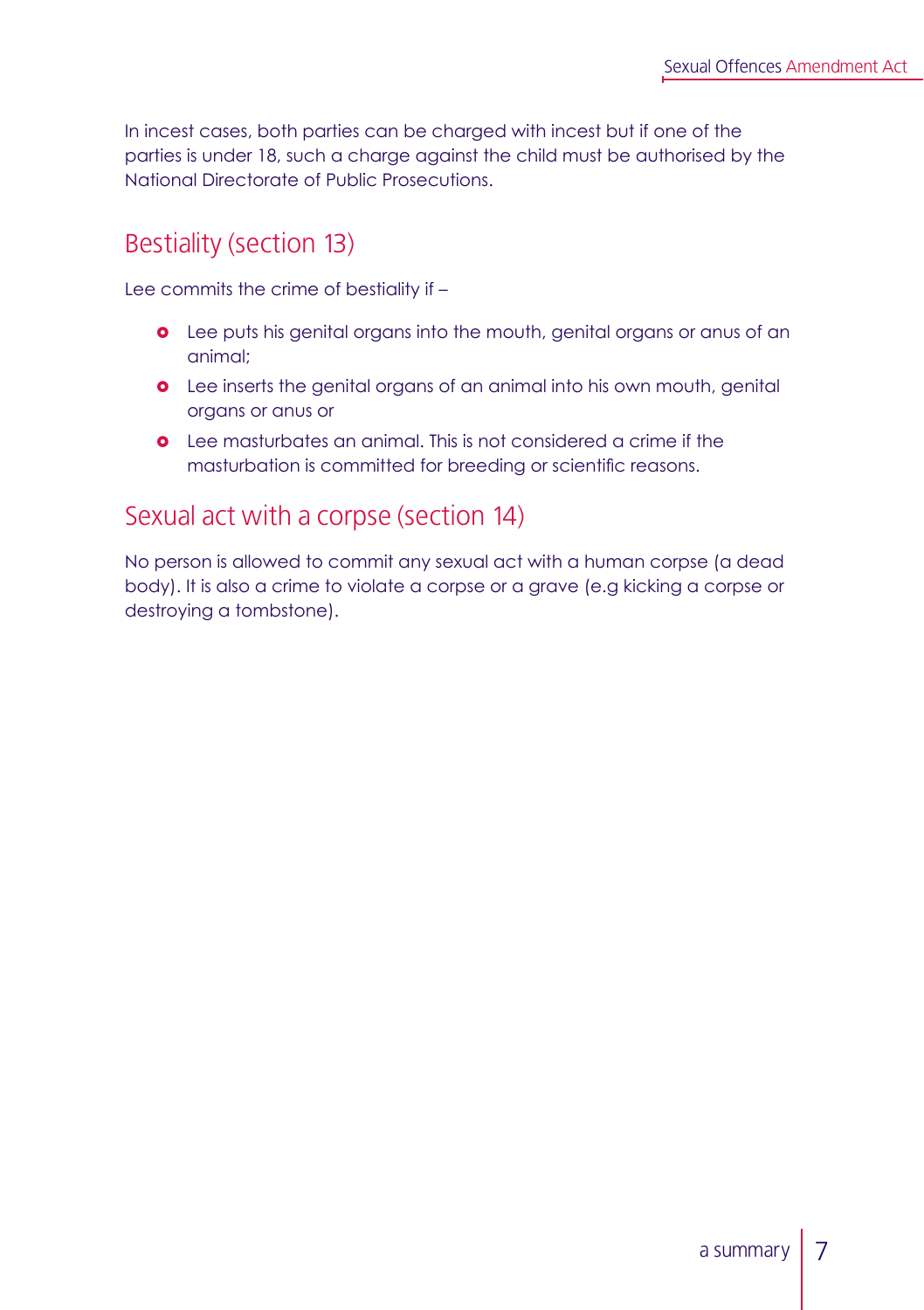# Sexual offences against children

A child under the age of 12 is too young to give permission to any sexual act (section 57). A sexual act with a child under 12 is automatically a crime and is defined as rape or sexual assault.

The age of consent over which individuals can give permission to a sexual act is 16 years for both girls and boys. This means that a child who is 16 years or older, can actually give consent to a sexual act. Where they did not give consent, a case of rape or sexual assault should be opened.

In the case of children between the ages of 12 and 16, there are two ways to address this:

- 1. If the child willingly gave consent to the sexual act, the other party can be charged with consensual sexual penetration of a child or the consensual sexual assault of a child.
- 2. If the child did not consent to the sexual act, the perpetrator must be charged with rape or sexual assault.

## Consensual sexual penetration with a child between 12 and 16 (section 15) (also defined as the crime of Statutory rape)

This crime is committed when Lee commits an act of sexual penetration with a child between the ages of 12 and 16 (Mpho), where the child has given 'consent' but is too young to engage in consensual sex.

This section of the Act replaces section 14(1) of the old *Sexual Offences Act*, includes males and females and removes the different ages of consent for boys and girls.

Where both parties are children, both could be charged with a crime such a charge must be authorised by the National Directorate of Public Prosecutions. Where both parties are children, they should not be arrested and should instead be summoned to appear in court after the case is properly investigated and the National Director has said the case must proceed.

A possible explanation or defence to the crime is that Mpho deceived Lee and that he reasonably believed Mpho was over 16.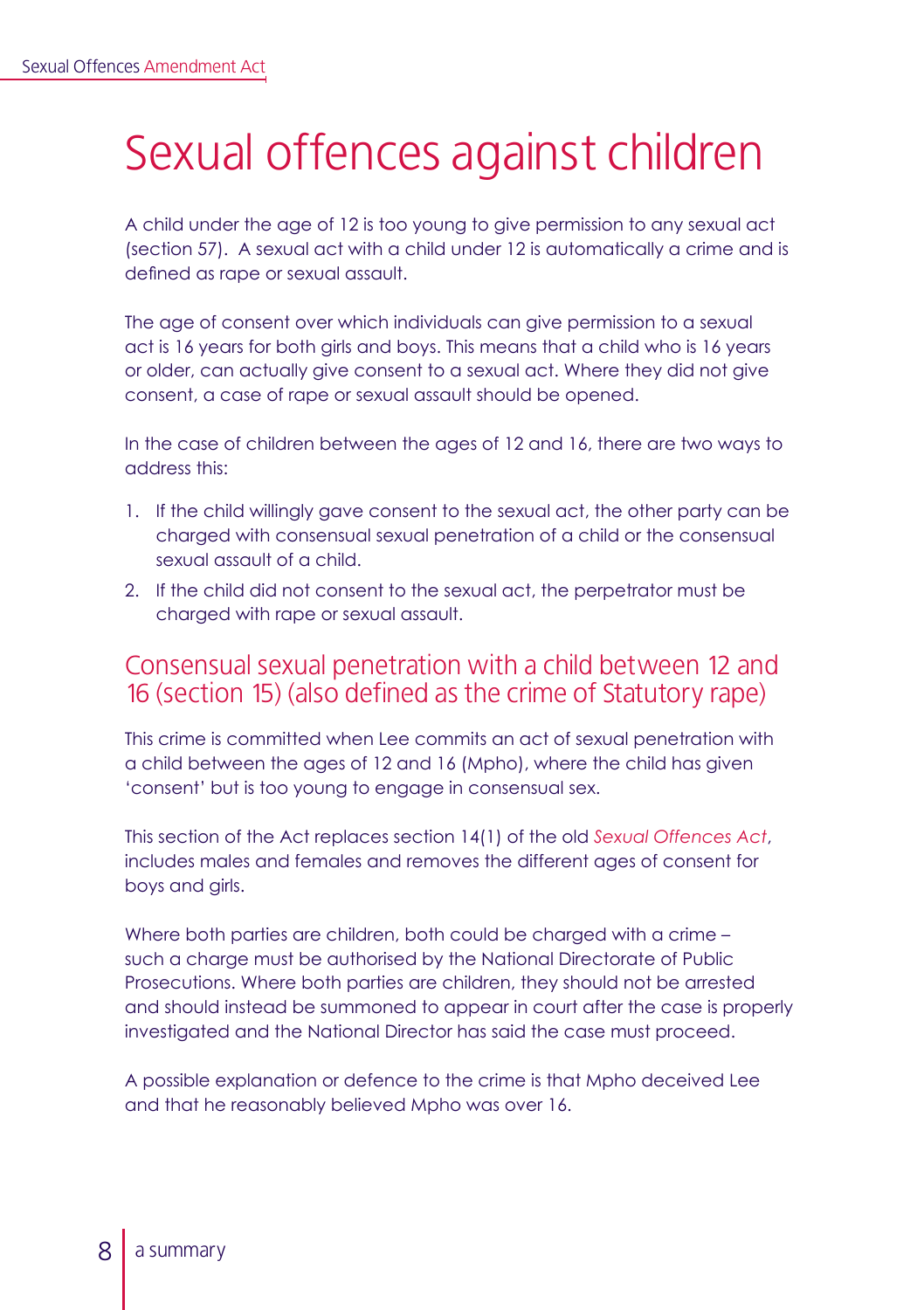#### **Note:**

Even though Mpho might have agreed to the sexual act, consent may be absent because of the extended definition of giving permission (consent) for the sexual act (see page 3). In such cases, Lee should be charged with rape and not the crime of consensual sex with a child between 12 and 16.

### Consensual sexual violation with a child between 12 and 16 (section 16)

This is a new crime. This crime is committed when Lee commits an act of sexual violation with a child (Mpho) with that child's 'consent'.

Because of the wide definition of sexual violation (see page 5), this particular provision has been referred to as the "kissing law". In theory, two children under 16 who kiss with mutual consent could be charged under this section.

Where both parties are children, they can be charged but only if this is authorised by the National Directorate of Public Prosecutions, guided by National Directives.

A possible explanation or defence to this crime is:

- **o** That Mpho deceived Lee and that he reasonably believed Mpho was over 16 or
- **•** That both parties are children and their age difference is less than 2 years.

#### **Note:**

The Department of Justice has stated that sections 15 and 16 are mainly aimed at criminalising sexual acts that adults commit with children. The Department states that these sections are aimed at identifying sexual abuse, and not intended to criminalise normal teenage sexual experimentation.

## Sexual exploitation of children (section 17)

This is a new crime and applies to all children under 18 years. It does not matter if the child (Mpho) consented to the sexual act or not.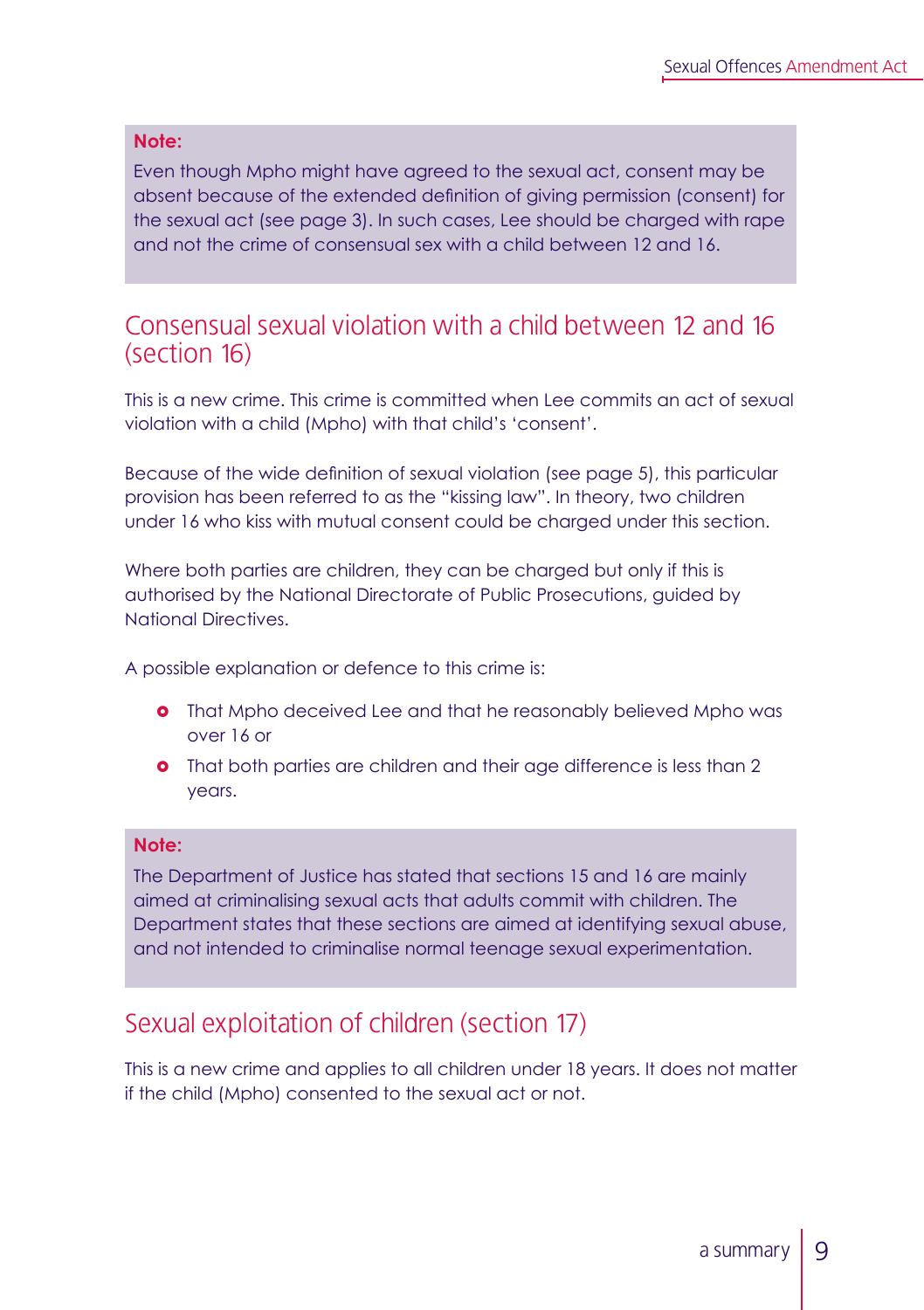*'exploitation'* - the misuse or abuse of someone for personal gain. *"for financial or other reward, favour or compensation"* – to do something in exchange for money, gifts or some benefit

This crime is committed under various circumstances:

*1. Sexual exploitation of a child*: If Lee intentionally *engages the services of a child* (Mpho) for financial or other reward, favour or compensation to Mpho or Jabu to commit a sexual act with Mpho.

Example: Lee wants to have sex with a child (Mpho) and pays Mpho or his caregiver (Jabu) money for this.

- *2. Involvement in the sexual exploitation of a child:* Lee intentionally *offers the services of a child* (Mpho) for sexual exploitation to another person (Jabu) for financial or other reward, favour or compensation to Lee, Mpho or another person:
	- **•** For the purposes of buying sex with Mpho, Jabu pays money to Lee:
	- **•** By Lee inviting or persuading Mpho to allow Jabu to commit a sexual act with Mpho;
	- **•** By Lee participating in, encouraging or promoting a sexual act with Mpho by Jabu;
	- **•** By Lee making available, offering or engaging Mpho for the purpose of the commission of a sexual act with Mpho by Jabu or
	- **•** By detaining, through the use of threats, force, coercion, lies, abuse of power, Mpho so that Jabu can commit a sexual act with Mpho.

Example: Lee is drinking in a bar. He says that anyone can have sex with his child (Mpho) for money. Lee then orders Mpho to have sex with Jabu.

- *3. Furthering the sexual exploitation of a child:* A person who
	- **•** Intentionally allows a sexual act by Jabu with Mpho while being Mpho's primary care-giver, parent or guardian;
	- **•** Owns, leases or occupies property and intentionally allows the property to be used for Jabu to commit a sexual offence with Mpho.

Example: Lee is unemployed and receives money from her boyfriend for her basic needs. She knows that her boyfriend is having sex with her child but she does not do anything to stop him.

*4. Benefiting from the sexual exploitation of a child:* Lee intentionally receives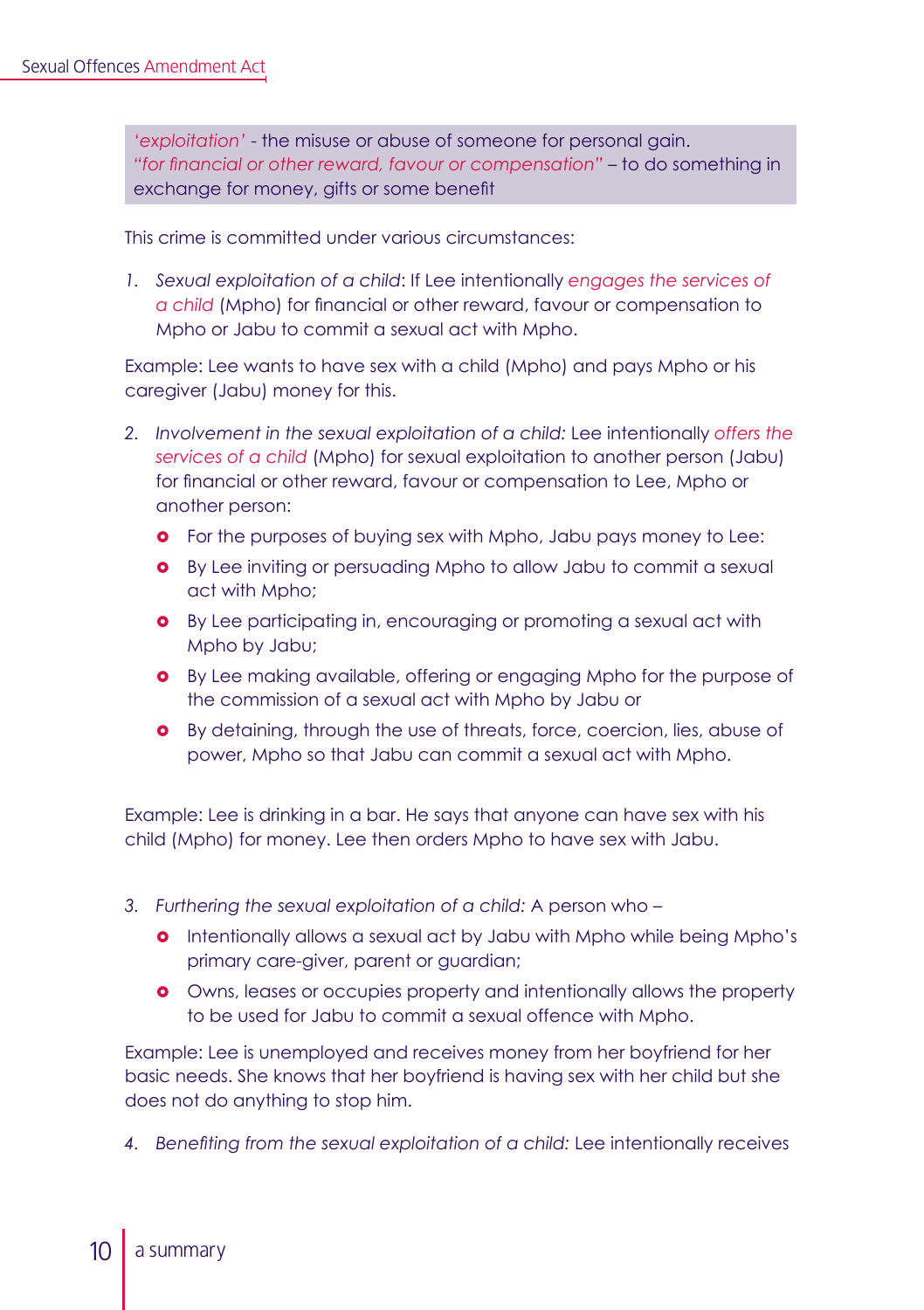financial reward, favour or compensation when Jabu commits a sexual act with Mpho.

Example: Lee knows that her child is having sex with Jabu in exchange for money. Lee encourages this because she gets some of the money from her child.

- *5. Promoting child sex tours:* A person or company who
	- **•** Makes travel arrangements for Jabu with the intention of making it easier for Jabu to commit a sexual act with Mpho or
	- **•** Prints or publishes any information that promotes sexual acts with Mpho.

## Sexual grooming of children (section 18)

This is a new crime and aims to protect children under 18 years from sexual exploitation. *Sexual grooming* refers to the process of preparing or making a child ready to engage in a sexual act. Grooming usually takes place over a period of time. Often, the perpetrator first tries to be the child's friend and plays secret games with the child to see if the child will disclose the crime or not. The friendship can then become more affectionate, progressing to sexual acts. Sometimes grooming includes showing the child pornography and buying the child gifts.

- *1. Promoting the sexual grooming of a child:* Where Lee
	- **•** Manufactures, produces, possesses or distributes an article, publication or film which aims to promote a sexual act with Mpho;
	- **•** Supplies or displays child pornography or a film or publication to Jabu with the aim of helping Jabu to perform a sexual act with Mpho; or
	- **•** Arranges a meeting or communication between Jabu and Mpho by any means with the aim that Jabu will perform a sexual act with Mpho.

Example: Lee hosts an internet website where adults can meet children and prepare them for sexual relationships.

- *2. Sexual grooming of a child:* Where Lee
	- **•** Supplies or displays to a child (Mpho)
		- An article intended to be used in the sexual act:
		- Child pornography or pornography;
		- A publication or film with the intention to encourage Mpho to perform a sexual act.
	- **•** Commits or describes an act with or in the presence of Mpho with the intention to encourage or persuade Mpho to –
		- Perform a sexual act with Lee or Jabu;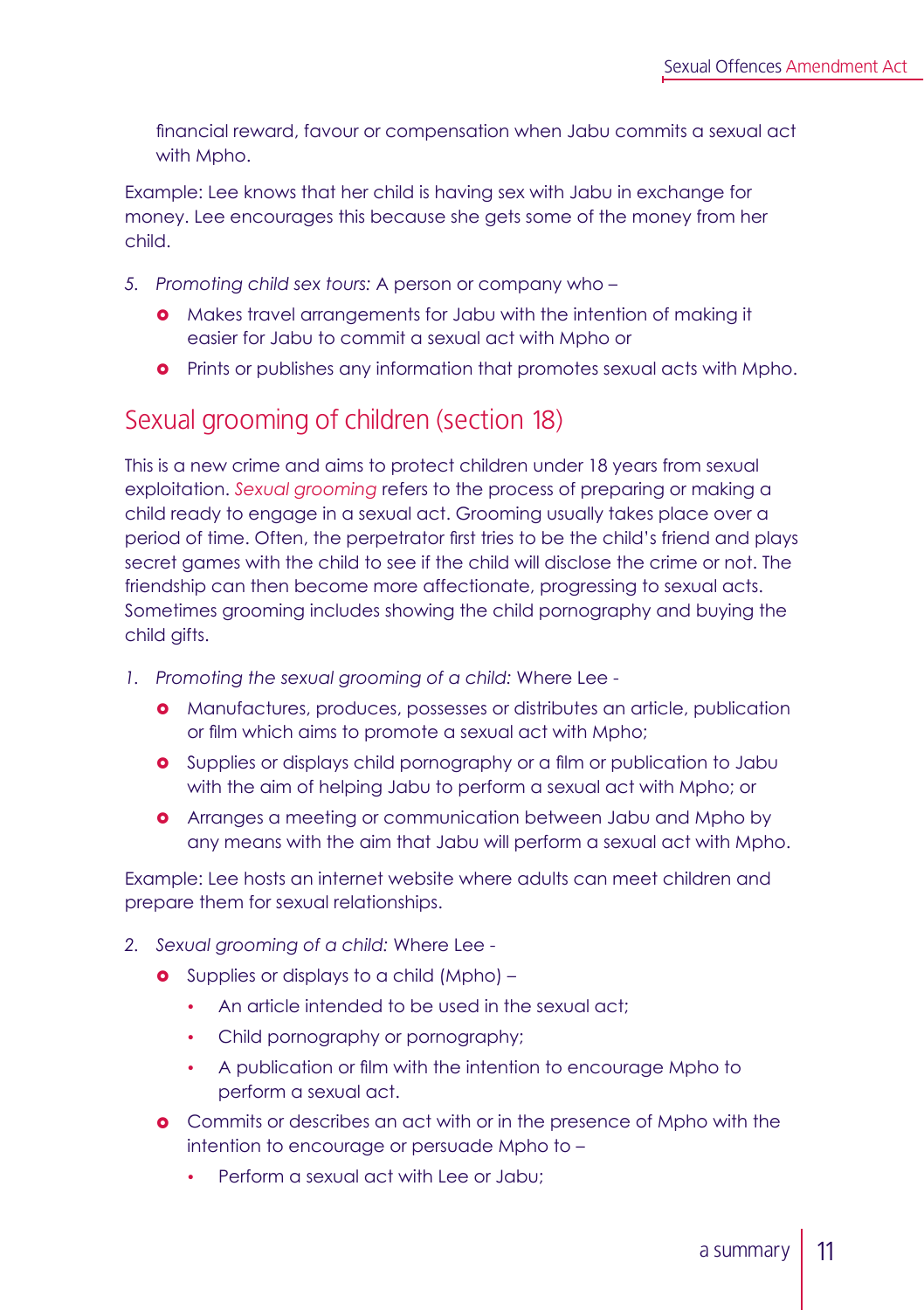- Perform an act of self-masturbation in presence of Lee or Jabu;
- Be in Lee or Jabu's presence while they perform a sexual act or selfmasturbation;
- Be exposed to child pornography or pornography;
- Be used for pornographic purposes;
- Expose his or her body to Lee or Jabu in a manner that offends Mpho's dignity.
- **•** Arranges a meeting or communication with Mpho, by any means, anywhere in the world, with the intention that Lee will commit a sexual act with Mpho.
- **o** Invites, seduces or coerces Mpho to travel to meet Lee with the intention to commit a sexual act with Mpho.

## Compelling or causing children to witness sexual acts (section 21)

It is a crime to intentionally let a child watch a sexual act without the child's consent. This is an offence even if the act was not committed for Lee's sexual pleasure.

## Exposure of genital organs, anus or breasts to children (section 22)

It is a crime for Lee to intentionally expose or display the genital organs, anus or female breasts of Lee or Jabu to a child (Mpho). This is a crime even if the act was not committed for Lee or Jabu's sexual pleasure. It is a defence to the crime or a possible explanation if such an act was committed to carry out a legitimate cultural practice.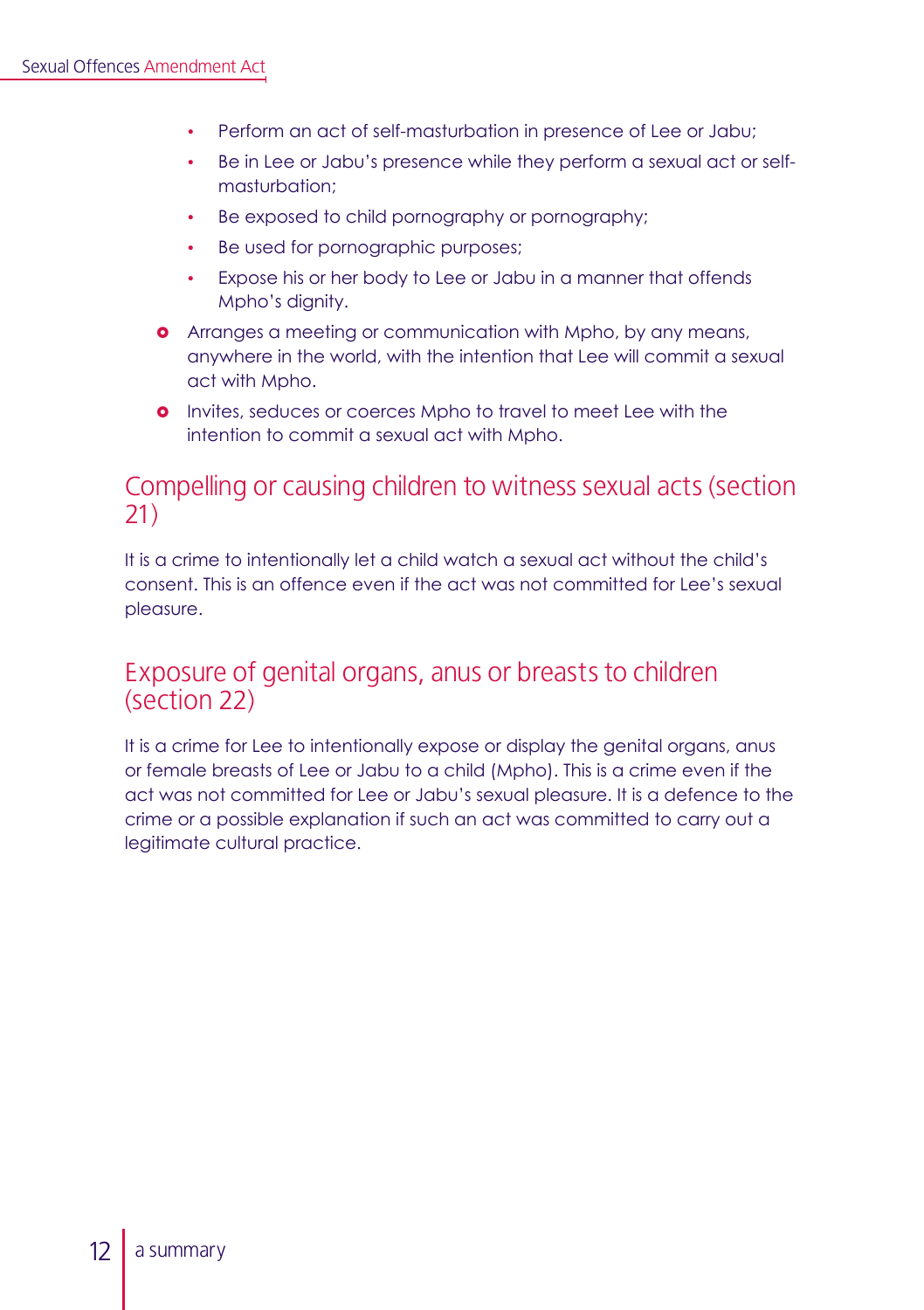# Sexual offences against persons who are mentally disabled

The Act tries to protect the interests of people with mental disabilities as a group which is particularly vulnerable to sexual exploitation.

In terms of the Act, a *person who is mentally disabled* means a person affected by any mental disability, including any disorder or disability of the mind, *to the extent that* she, *at the time of crime*, was –

- **•** Not able to understand the nature and outcomes of the sexual act:
- **•** Able to understand the sexual act but unable to make a proper decision based on this understanding;
- **Q** Unable to resist the sexual act; or
- **•** Unable to show that she does not want to take part in the sexual act.

In terms of the Act, persons who are mentally disabled are not able to consent to sexual acts (section 57). This section only applies to persons who are mentally disabled as defined in the Act. Many people might have a mental illness or disability but can still understand the nature and outcomes of a sexual act and can therefore still decide to consent to sexual acts. It must be respected that persons with mental disabilities may and do consent to sexual activity – it will only be a sexual offence if the person does not voluntarily and without coercion agree to the sexual act.

The following crimes that apply to persons with a mental disability are the same as those applying to children:

- **•** Sexual exploitation of persons who are mentally disabled (section 23)
- **•** Sexual grooming of persons who are mentally disabled (section 24)

It will have to be proved that the complainant is mentally disabled for these offences to apply. This means that a report must be obtained from an expert (a social worker, psychologist or psychiatrist) and must explain the nature and extent of the mental disability and whether the complainant could give consent.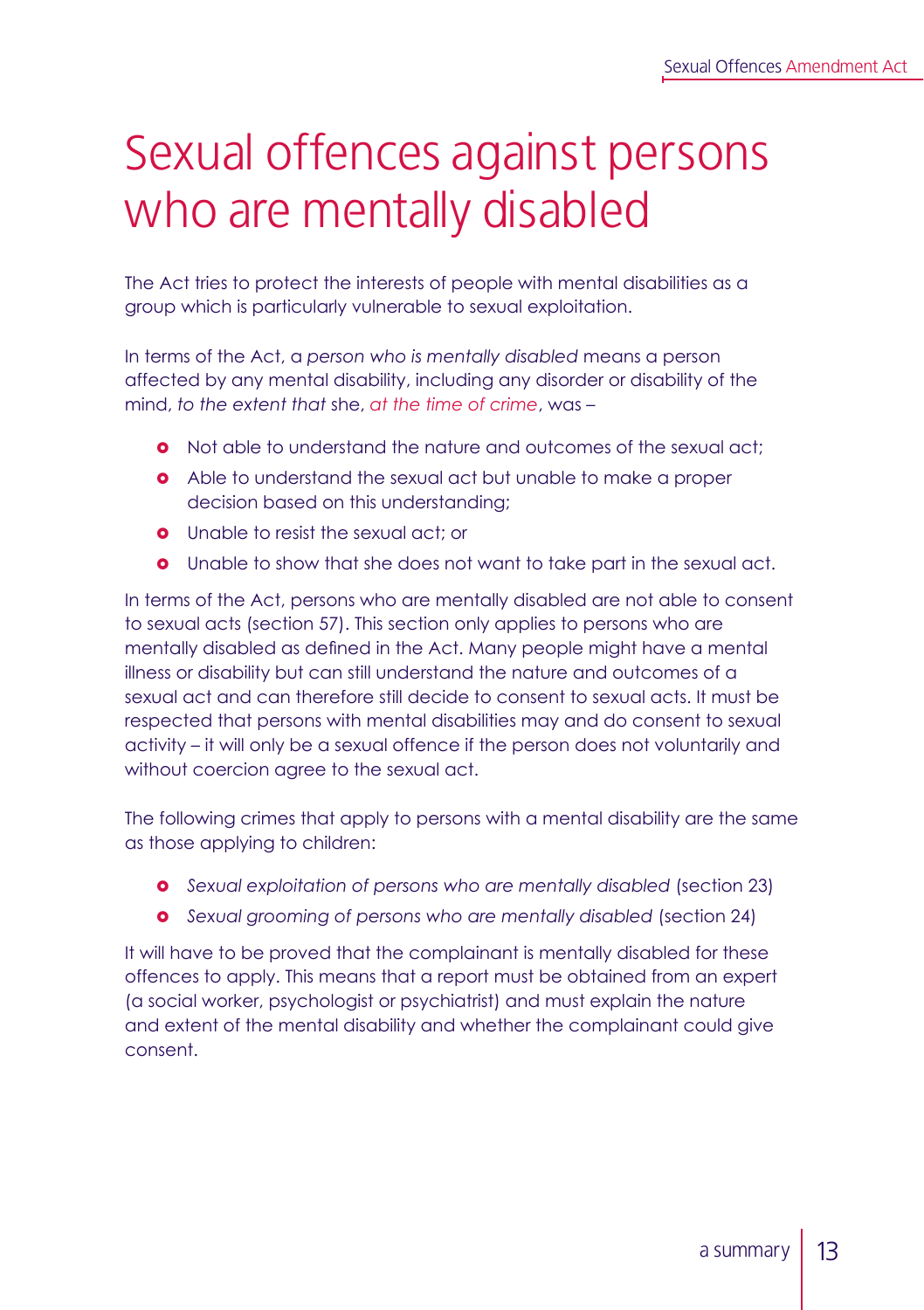# Pornography

*'Pornography'* is any sexually explicit image or written description of an act or person that is intended to sexually arouse.

*'Child pornography'* is any sexually explicit image or written description of an act or person where the person is under 18 years. It does not matter if the image is intended to sexually stimulate.

Pornography includes any image or description of a person –

- **•** Engaged in a sexual crime;
- **•** Engaged in an act of sexual penetration or sexual violation;
- **•** Engaged in an act of self-masturbation;
- **•** Displaying the genital organs or female breasts of such person in a state of arousal or stimulation;
- **•** Unduly displaying the genital organs or anus of such person;
- **•** Engaged in sexually suggestive or lewd acts;
- **•** Engaged in or as the subject of sadistic (deliberately inflicting pain on another individual) or masochistic (deliberately having pain inflicted on yourself) acts of a sexual nature;
- **•** Showing or describing the body of that person in a manner which, in that context, violates or offends the sexual integrity or dignity of that person or another person.

*'Sadistic'* - deriving pleasure or sexual gratification from inflicting pain on another

*'Masochistic'* - deriving pleasure or sexual gratification from being abused or dominated

The Act creates various pornography-related crimes:

- **•** Exposure or display of child pornography to an adult with or without consent (section 10)
- **•** Exposure or display of pornography to children, with or without consent (section 19)
- **•** Using children for or benefiting from child pornography (section 20)
- **•** Engaging or displaying of pornography to persons who are mentally disabled (section 25)
- **•** Using persons who are mentally disabled for pornographic purposes or benefiting from their use (section 26).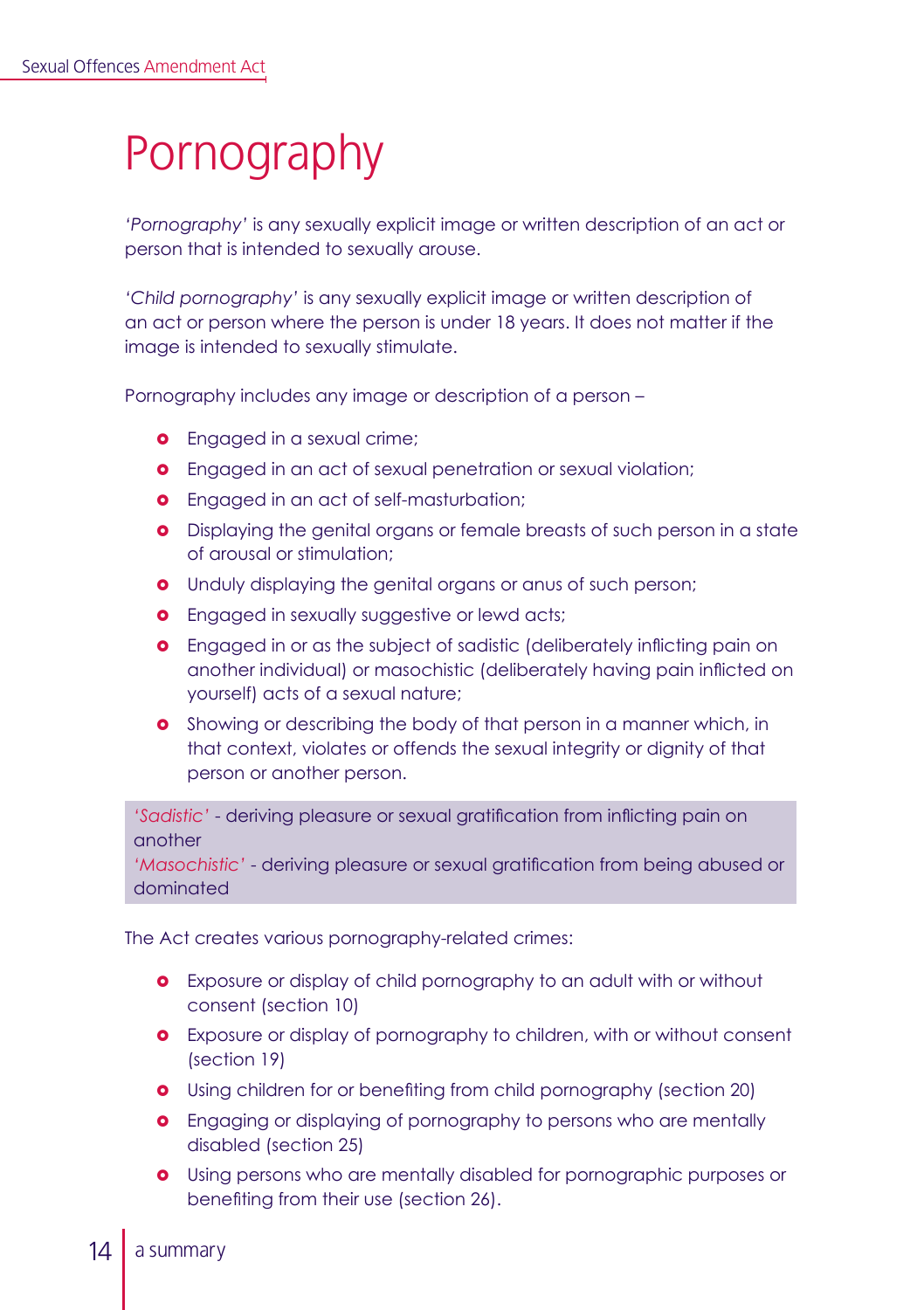The *Films and Publications Act (no. 65 of 1996)* defines *'child pornography'* to include any image or any description of a person who is under the age of 18 years -

- 1. Engaged in sexual conduct;
- 2. Participating in, or assisting another person to participate in, sexual conduct; or
- 3. Showing or describing the body, or parts of the body, of such a person in a manner or in circumstances which, within context, amounts to sexual exploitation.

It is a crime to possess, create, import, obtain or distribute a film or publication which contains child pornography or advertises child pornography or the sexual exploitation of children. There is a responsibility on anyone who is aware of, or suspects this crime to report it to the police (section 27 of the *Films and Publications Act*).

#### **Note:**

You can report child pornography online at: http://www.fpbprochild.org.za/ReportAbuse.aspx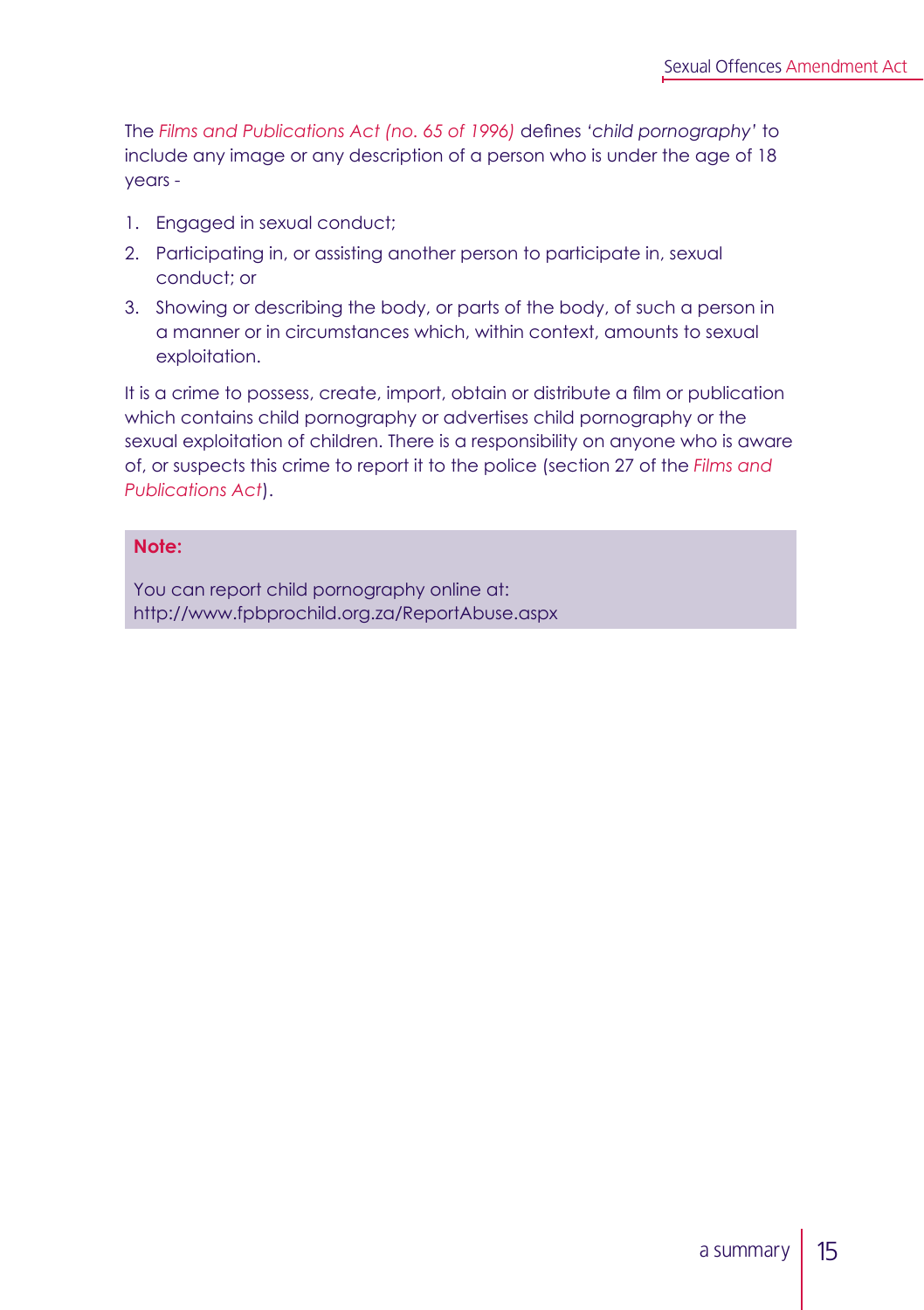# Adult sex work

Most of the laws relating to adult sex work are contained in the outdated *Sexual Offences Act* 23 of 1957 which criminalizes brothels, procurement and the act of having sex for financial gain. The police also usually arrest sex workers on the basis of municipal by-laws, e.g loitering.

The new *Criminal Law (Sexual Offences) Amendment Act* now also criminalizes the clients who pay for sex. It includes the following crimes:

- **•** *Keeping a brothel (section 2)* and related activities
- $\bullet$  Procurement (section 10)
	- y Lee gets Mpho to have sex with any other person, or he gets her to become a sex worker or inmate of a brothel.
- } *Detention for purposes of unlawful carnal intercourse (section 12)*
	- Lee holds Mpho against her will in a brothel or a place so that a man can have sex with her.
- } *Assisting sex work (section 12A)*
	- A person who, for reward, helps a person to communicate with another person so that they can have sex or perform an act of indecency for reward.
- } *Enticing to commission of immoral acts (section 19)*
	- A person who entices or solicits in a public place for immoral purposes.
	- A person who poses in an indecent dress or manner in any door or window or within view of any public place or place to which the public have access.
- **•** Persons living on the earnings of sex work (prostitution) or assisting in *selling indecent acts (section 20)*
	- Any person who knowingly lives on the earnings of prostitution.
	- Any person who in any way assists or receives a reward for the commission by any person of any act of indecency with another person.
	- Any person 18 years or older who has sex or commits an act of indecency with another person for reward.
	- Any person 18 years or older who in public commits any act of indecency with another person.

The above provisions apply to both men and women.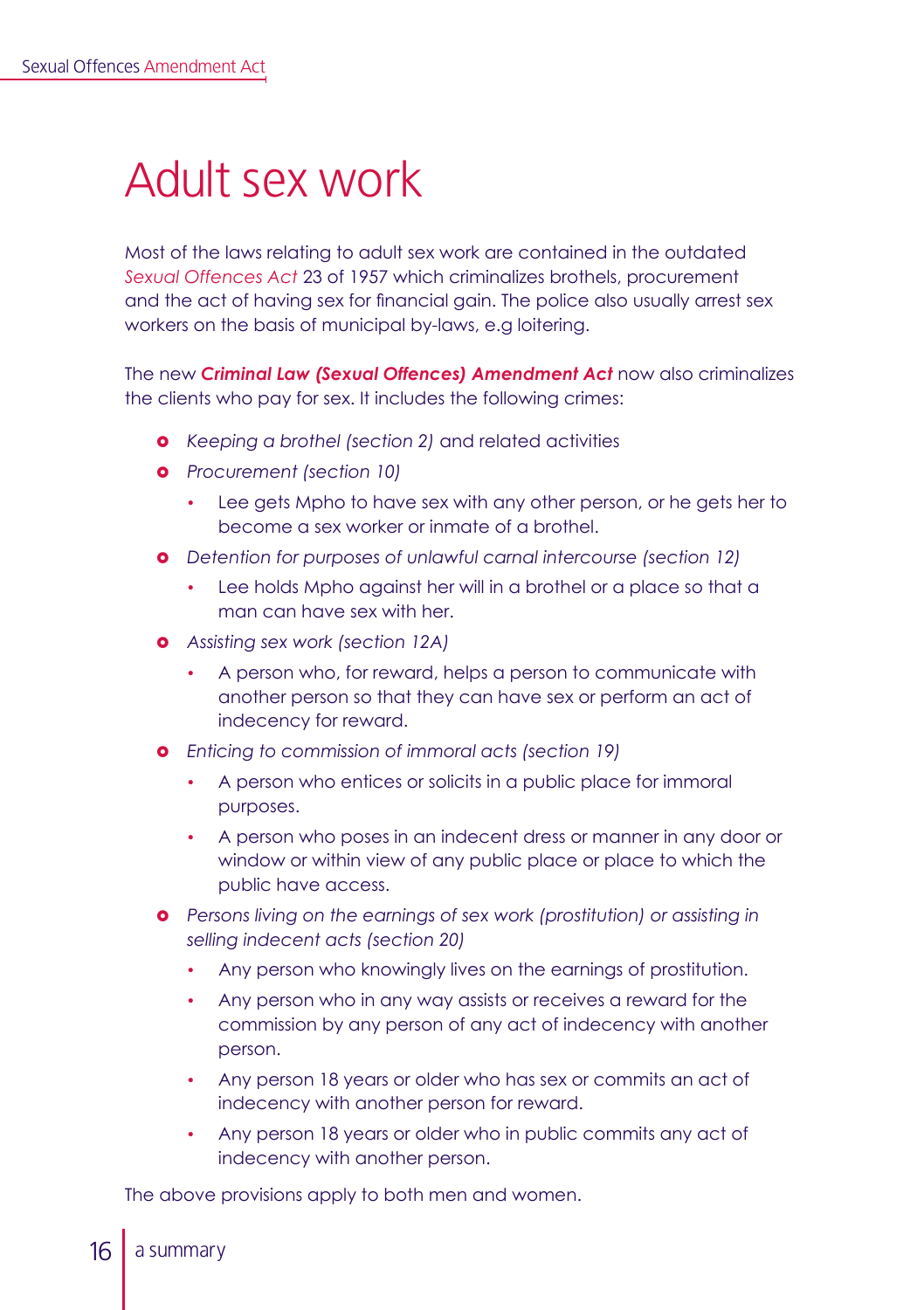# Engaging the sexual services of adults (section 11)

In terms of the *Criminal Law (Sexual Offences) Amendment Act*, it is now considered a crime for a person to engage the services of a person 18 years or older for financial or other reward, favour or compensation to an individual or to a third person for the purpose of engaging in a sexual act with that individual.

#### **Note:**

The South African Law Reform Commission is reviewing the current law on sex work. For more information go to their website at http://salawreform.justice.gov.za.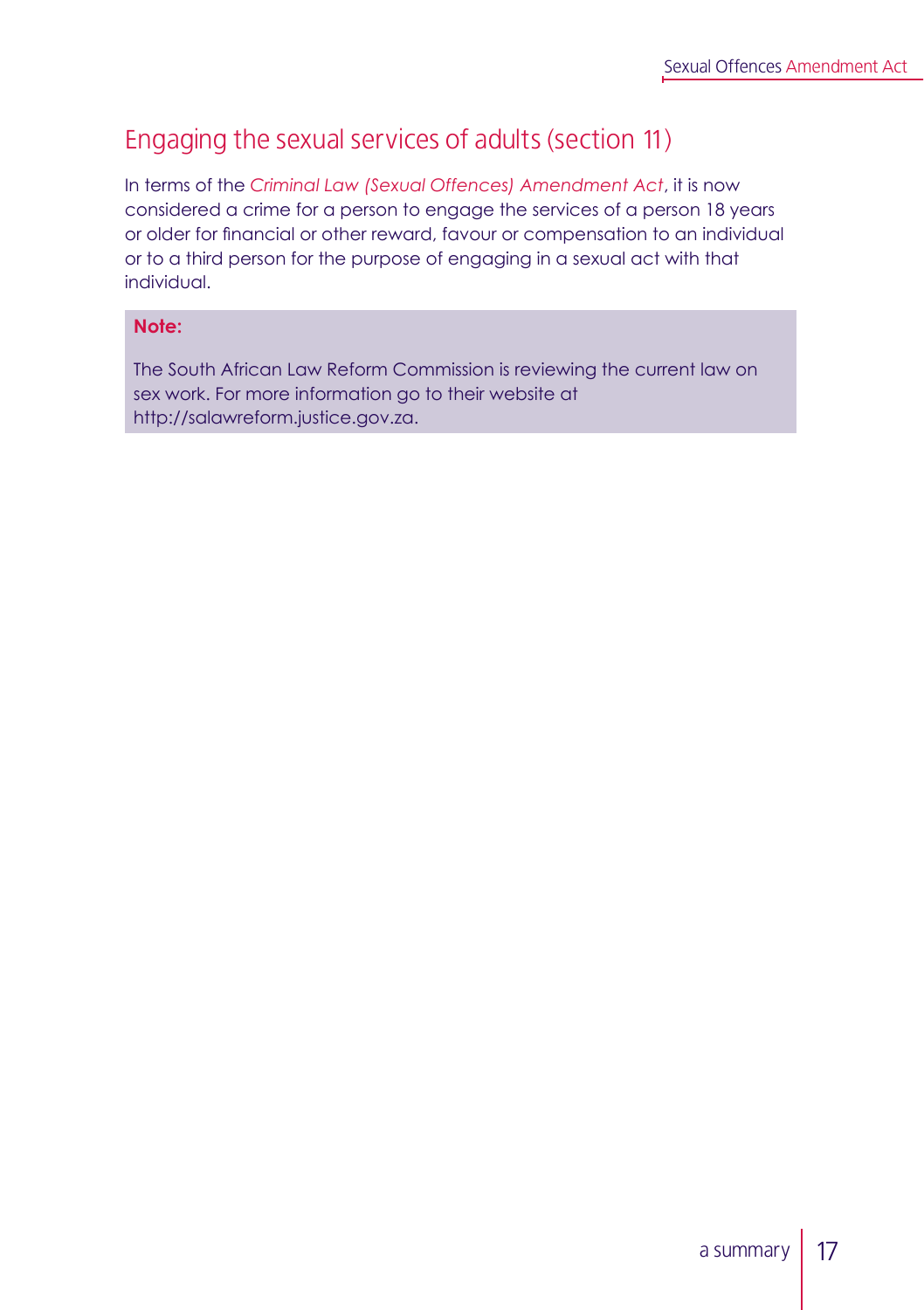# **Trafficking**

South Africa has signed the *United Nations Protocol to Prevent Trafficking in Persons* and the provisions of this international protocol are legally binding in South Africa.<sup>1</sup> This means that South Africa has a responsibility to enforce these international rules on trafficking (the sale of human beings between countries).

Currently, the South African Law Reform Commission is looking at the options for revising the law that addresses trafficking in persons. In the interim, the *Criminal Law (Sexual offences) Amendment Act* has temporary provisions relating specifically to trafficking for sexual purposes. Trafficking in children is dealt with in Chapter 18 of the *Children's Act (no. 38 of 2005)*.

# Trafficking for sexual purposes

This is a temporary section in the *Criminal Law (Sexual offences) Amendment Act* which gives effect to the UN Protocol temporarily until the passing of more comprehensive legislation for South Africa.

*'trafficking'* in this section, includes the supply, recruitment, procurement, capture, removal, transportation, transfer, harbouring, sale, disposal or receiving of a person, within or across the borders of the Republic, by means  $of -$ 

- 1. The threat or use of force, intimidation or other forms of coercian;
- 2. Abduction (kidnapping);
- 3. Fraud;
- 4. Deception or false pretences;
- 5. The abuse of power or a position of vulnerability, to the extent that the complainant is inhibited from indicating her unwillingness or resistance to being trafficked;
- 6. The giving or receiving of payments, compensation, rewards or advantage for the purpose of any form of exploitation, grooming or abuse of a sexual nature of such person.

The Act forbids -

- **•** *Trafficking in persons for sexual purposes* [section 71(1)]
- **•** *Involvement in trafficking in persons for sexual purposes [section 71(2)]*

*<sup>1</sup> Protocol to Prevent, Suppress and Punish Trafficking in Persons, Especially Women and Children, Supplementing the United National Convention Against Transnational Organised Crime, GS res 55.25, annex II, 55 UN GAOR Supp. (No 49) at 60, UN Doc A/45/49 (Vol I) (2001)*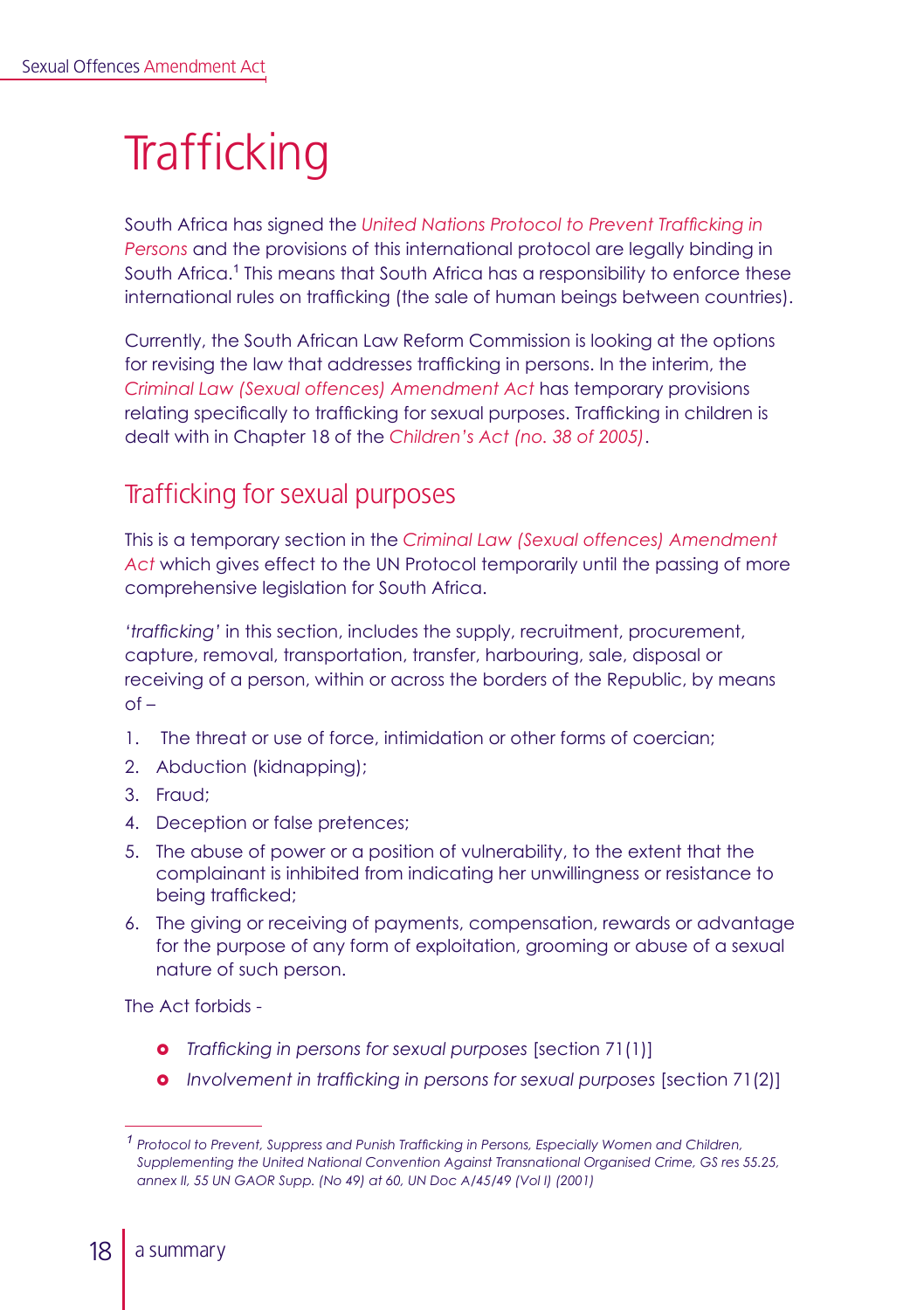A person who commits a crime because he or she is being trafficked will not be charged [section 71(5)]. For example, if Mpho is trafficked across the border into South Africa and she does not have valid travel documents, she will not be charged with a migration-related crime.

The section also deals with the prosecution of commercial carriers (airplanes, boats) involved in trafficking.

# Trafficking in children

In terms of the *Children's Act (no. 38 of 2005)*,

- } *'commercial sexual exploitation'*, in relation to a child, means-
	- Procuring or getting a child to perform sexual activities for financial or other reward, including acts of prostitution or pornography, regardless of whether that reward is given to the procurer, the child, the caregiver of the child, or any other person; or
	- trafficking a child for use in sexual activities, including prostitution or pornography.
- $\bullet$  *'trafficking', in relation to a child*
	- means the recruitment, sale, supply, transportation, transfer, harbouring or receipt of children, within or across the borders of the Republic-
	- by any means, including the use of threat, force or other forms of coercion, abduction, fraud, deception, abuse of power or the giving or receiving of payments or benefits to achieve the consent of a person having control of a child; or
	- $\bullet$  due to a position of vulnerability, for the purpose of exploitation; and
	- includes the adoption of a child through illegal means.

The *Children's Act* prohibits (forbids) trafficking in children (section 284) and behaviour facilitating trafficking in children (section 285). No person or company may traffic a child or allow a child to be trafficked.

The government has a responsibility to help a child who is a victim of trafficking (section 286). Any parent who is involved in the trafficking of their child can lose their parental rights over that child and the child can be removed from their care (section 287).

The *Children's Act* places a duty on immigration officials, police, social workers or health professionals who come into contact with a victim of trafficking to refer the child to a social worker for investigation (section 288).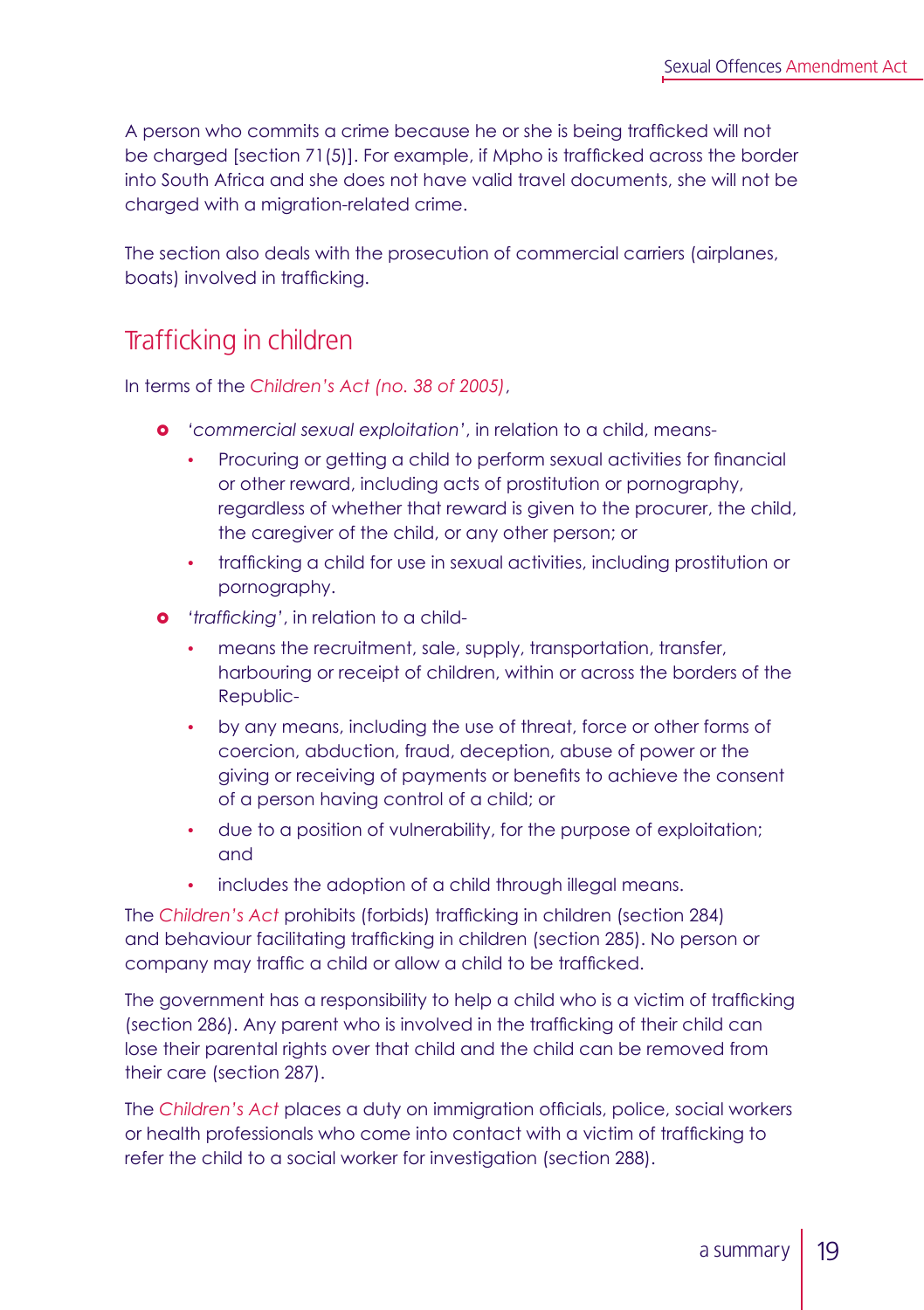# Mandatory reporting of sexual offences

Section 54 of the Act says that any person who has knowledge of a sexual crime against a child or a mentally disabled person must report it. Mandatory reporting of sexual crimes may uncover many sexual crimes that are currently hidden within our communities. Mandatory reporting may however also discourage children and others from accessing health care and other services.

#### **When to report?**

If there is any knowledge that a sexual crime was committed against a child or person with a mental disability (as defined in the Act).

#### **Who must report?**

Anyone.

#### **Who should the report be made to?**

The police.

Two other Acts have similar duties to report abuse. The sections below were not yet in force at the time of writing.

# Section 110(1) of the Children's Act

#### **When to report?**

If you reasonably suspect that a child has been abused in a manner causing physical injury, been sexually abused or deliberately neglected.

#### **Who must report?**

A correctional official; homeopath; immigration official; labour inspector; legal practitioner; medical practitioner; dentist; midwife; nurse; minister of religion; religious leader; occupational therapist; physiotherapist; speech therapist; psychologist; social service professional; social worker; teacher; traditional health practitioner; traditional leader; member of staff or volunteer worker at a partial care facility, drop-in centre or child and youth care centre.

#### **Who should the report be made to?**

A designated child protection organization such as Child Line, a social worker or a police official.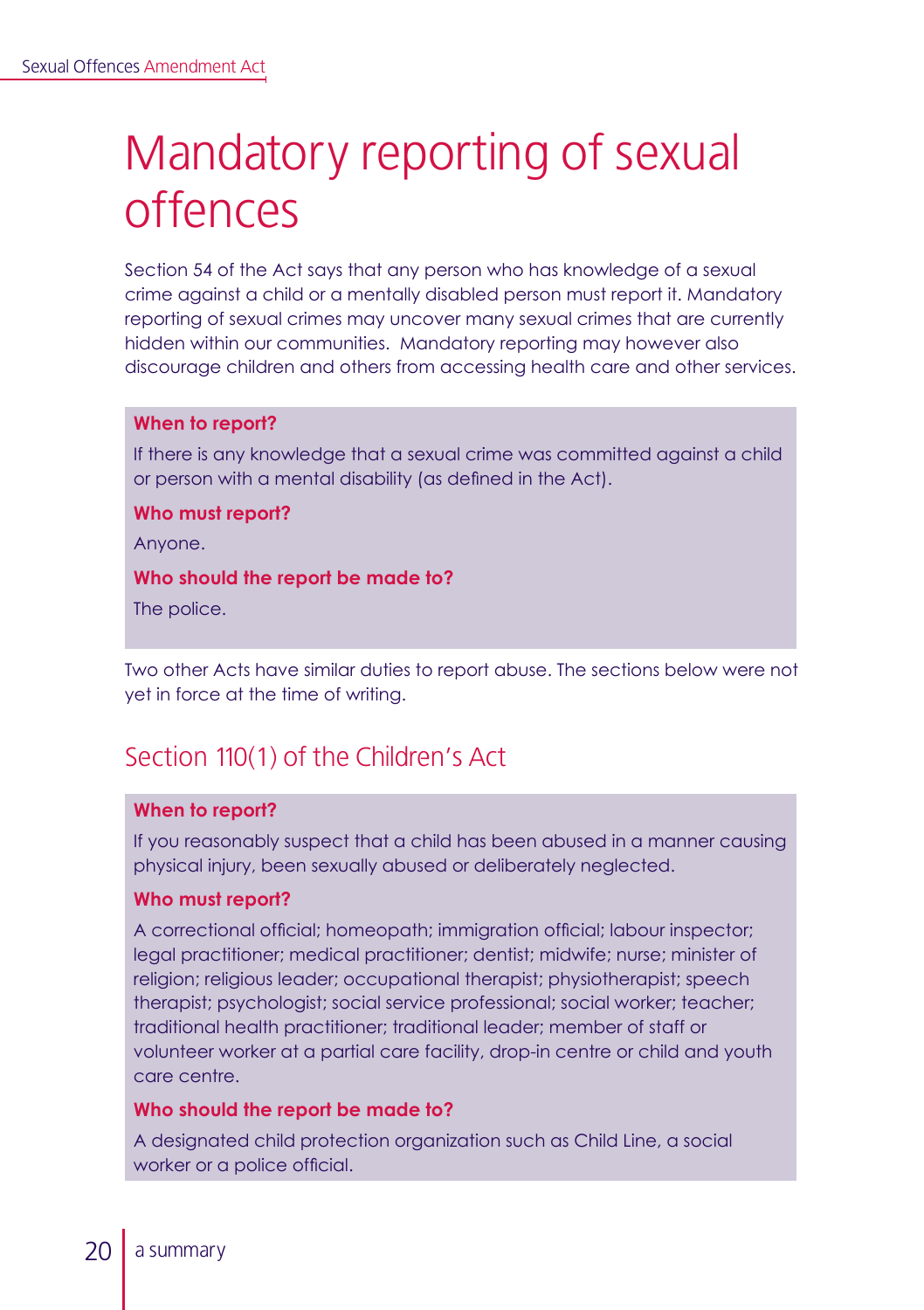# Section 110(2) of the Children's Act

#### **When to report?**

If you reasonably suspect that a child is abused or in need of care and protection.

#### **Who must report?**

Any person.

#### **Who should the report be made to?**

A social worker, a designated child protection organisation or a police official.

# Section 26 of the Older Persons Act 13 of 2006

#### **When to report?**

When you suspect that an older person has been abused or suffers from an abuse-related injury.

#### **Who must report?**

Any person.

#### **Who should the report be made to?**

A social worker or a police official.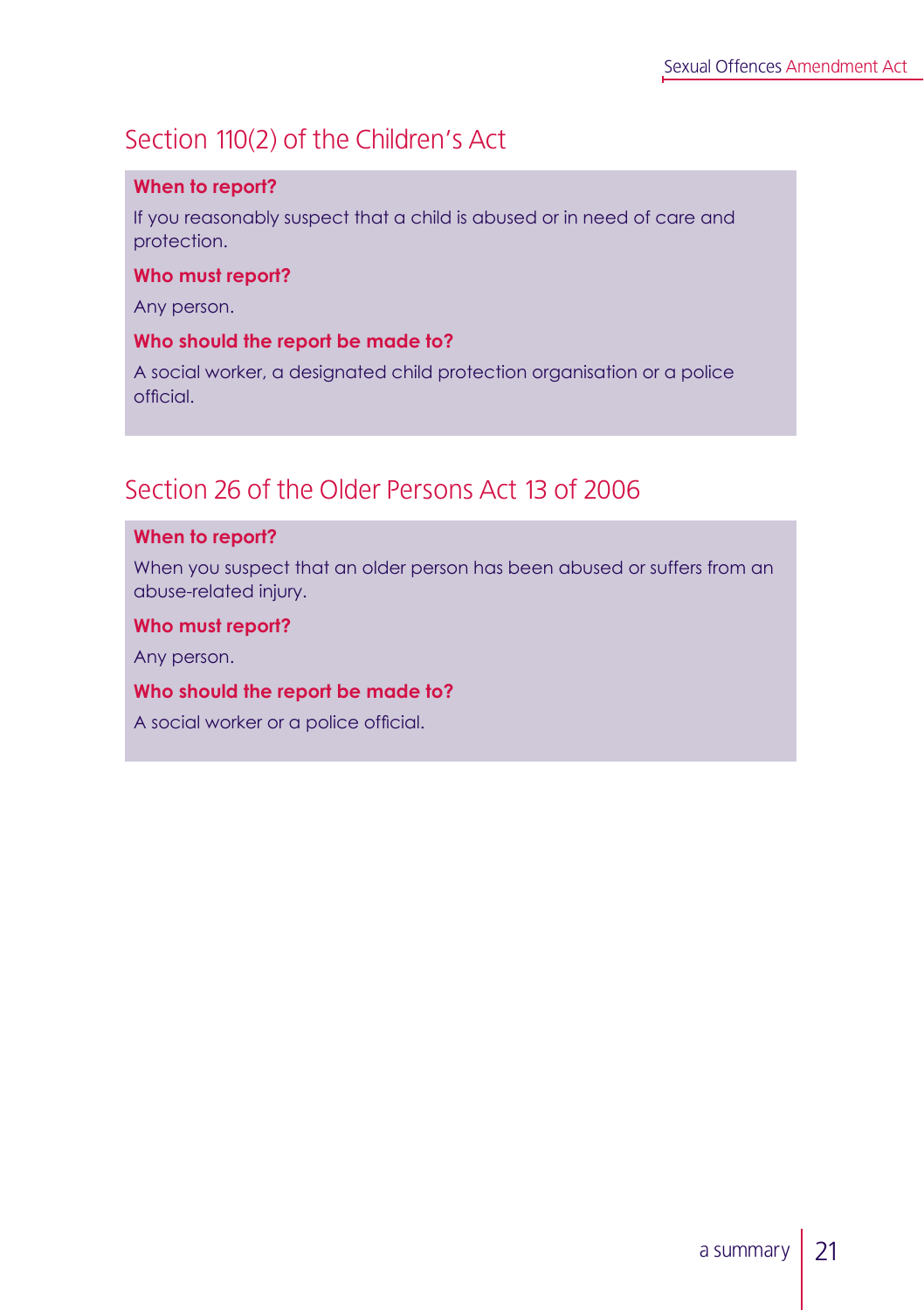# Criminal procedure in sexual offence cases

It can be very difficult for victims of sexual crimes to testify in court. The *Criminal Procedure Act (CPA)* allows victims to testify through a video camera in a separate room from the court or to testify through other individuals (called an 'intermediary') in certain circumstances. The Act provides for the drafting of instructions by the National Prosecuting Authority (NPA) aimed at minimising (reducing) secondary victimisation or trauma, which occurs when the victim has to report the crime and experiences the difficulty and trauma of doing this.

# Testimony by closed circuit television (CCTV)

A court may, on its own initiative or on application by the prosecutor or witness, order that a witness may give evidence by means of CCTV (a video camera) (section 158 of CPA). The court must look at whether testifying in court will cause harm to the witness. The Act says that if a court refuses a prosecutor's application for a child under 14 years to give evidence through CCTV, the court must immediately give reasons for such refusal.

The use of CCTV or similar electronic media in court is available to help any traumatised complainant or witness to give evidence, no matter what his or her age. Prosecutors must consider using CCTV in all sexual offence cases.

# **Intermediary**

Court proceedings can be very traumatic and intimidating, especially for children. If it appears that a child will be exposed to undue stress if they testified in court, the court can appoint a competent person to act as an intermediary between the child and the court (section 170A of CPA). Intermediaries may be used in the courtroom or the intermediary and the child can be in another room and interact with the court through CCTV.

Prosecutors must tell a complainant or child witness that they can use this measure to help them testify.

Previously only a child under the age of 18 could give evidence through an intermediary. The Act has now been amended to allow a person over 18 years with a mental age that is under 18, to also testify through an intermediary.

The prosecutor must apply to the court for permission to use an intermediary. If the court refuses such an application, the court must give reasons for its refusal. The court can postpone a hearing if an intermediary is not present.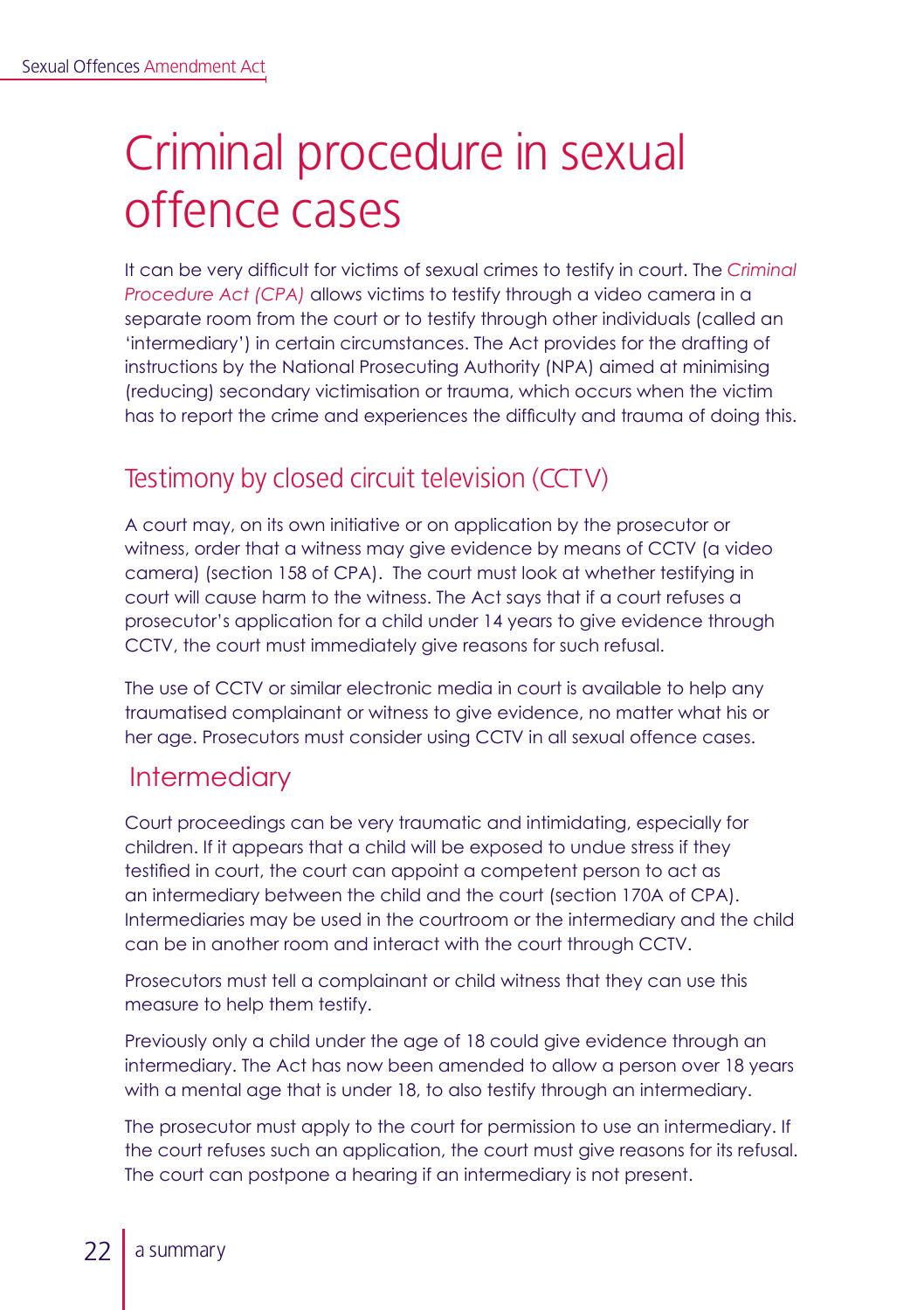# Evidence in sexual offence cases

It is never easy for a complainant in a sexual offence case to testify about the crime. In the past, the courts and defence lawyers often traumatised complainants and ignored their evidence for no good reason. The Act has made certain rules about how the evidence of complainants in sexual crime cases must now be treated by the courts.

# Evidence of previous consistent statements (section 58)

Our common law previously allowed evidence that the complainant in a sexual crime case told someone about the sexual crime soon after the offence (the first report). This rule was based on an old belief that if a complainant does not immediately, after the rape, urgently report the assault to someone, they are lying (the hue and cry rule). The Act now states that evidence of previous consistent statements by a complainant is admissible, but the court cannot assume that the complainant is lying if there is no such evidence.

## Evidence of delay in reporting (section 59)

The courts often frown upon complainants who do not report a sexual crime as soon as possible, after the sexual act has happened. The Act now states that the court may not draw any conclusion from the length of any delay between the time when the crime was committed and when it was reported by the victim.

# Abolishment of cautionary rule (section 60)

Previously, the courts applied caution to the evidence of a complainant in a sexual crime case. The Act now specifically states that the court may not treat the evidence of a complainant in a sexual crime case with caution on account of the nature of the crime.

The Act, however, does not deal with the cautionary rule relating to single witnesses and to children.

# Evidence of character and previous sexual history

The Act amends section 227 of the CPA. No evidence of the previous sexual history of a complainant may be presented as evidence in court. If the accused's lawyer wants to bring evidence about the complainant's previous sexual experience, he must apply to court for permission to lead such evidence. The court is further instructed not to allow such evidence if it aims to support a suggestion that by reason of the sexual nature of the complainant's experience, she is more likely to have consented or is less worthy of belief. Prosecutors have also been instructed to oppose any questions about the complainant's sexual history or sexual experience.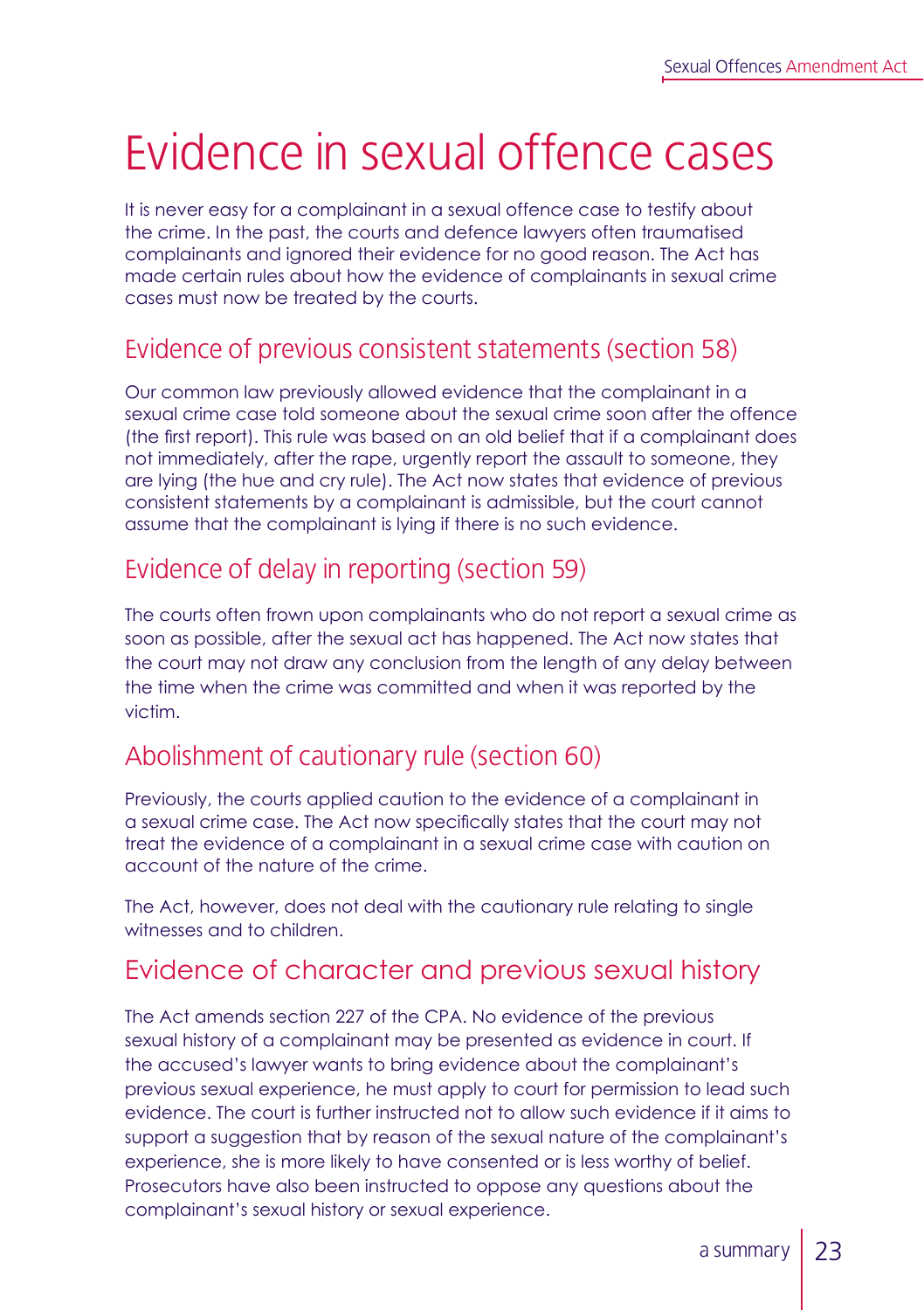# Prescription

# Civil cases

In addition to pressing criminal charges, a complainant can also sue the perpetrator for damages (compensation). This legal action must be brought within 3 years from the date when the injury (delict) occurred. The *Prescription Act (no. 68 of 1969)* has now been changed so that the 3 year time period for damages to be claimed for a sexual crime, does not begin while the complainant is unable to institute proceedings because of her mental or psychological condition.

# Example of prescription

Van Zijl v Hoogenhout, Supreme Court of Appeal, 2004 In this case, the plaintiff was sexually abused by her uncle from 1958 until 1967. As a result of the abuse, the plaintiff was unable to blame her uncle for what he did to her. In 1997, after therapy, she was able to deal with the abuse and realized that her uncle was to blame. She instituted legal action against him in 1999. In 2004 the Supreme Court of Appeal stated that prescription only starts to run once the survivor has a full awareness of the abuse and who was responsible for it.

# Criminal cases

For most crimes, unless otherwise stated in the law, criminal prosecution must be instituted within 20 years. For crimes such as murder, kidnapping and childstealing, there is no such limit.

The following crimes have been added to the *Criminal Procedure Act (no. 51 of 1977)* for which prosecution can be instituted at any time, even after 20 years:

**o** Rape, compelled rape, trafficking, using a child or person who is mentally disabled for pornographic purposes.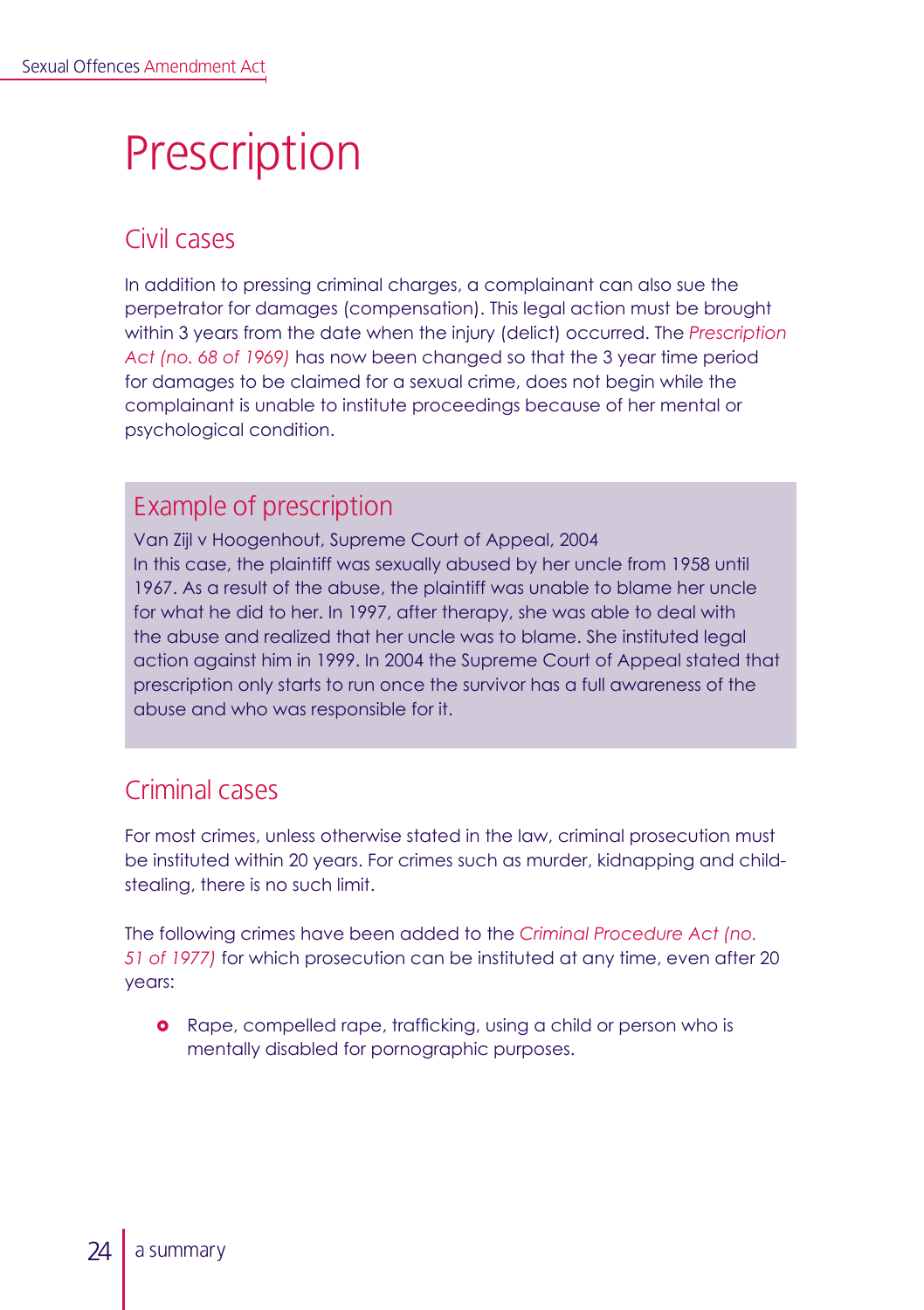# Conviction and Sentencing

## Attempt or conspiracy to commit a sexual offence (section 55)

Any person who -

- **o** attempts,
- **•** conspires with another person or
- $\bullet$  aids, abets, induces, incites, instigates, instructs, procures, commands, counsels another person

to commit a sexual offence, commits a crime themselves and can receive the same punishment as the person convicted (found guilty) of the crime.

## Competent verdicts (section 261 of the Criminal Procedure Act)

Where the accused is charged with one crime, which is not proved during the trial, the court can sometimes find the accused guilty of a lesser crime if such crime was proved. This is referred to as a competent verdict.

The following are competent verdicts or lesser crimes that can be convicted for, instead of rape, compelled rape, sexual assault, compelled sexual assault or self-sexual assault:

- **•** Assault with the intent to do grievous bodily harm (GBH);
- **•** Common assault;
- } Sexual assault, compelled sexual assault, compelled self-sexual assault;
- o Incest:
- } Consensual sexual penetration or sexual violation (sections 15 & 16).

## Treatment programmes as a form of punishment for sex offenders

In terms of section 276A of the *Criminal Procedure Act,* punishment of a convicted person for a sexual crime can now include attendance and participation in a specific treatment programme for sex offenders. The convicted person must be able to show that he has the potential to benefit from treatment and he must pay the cost of the programme.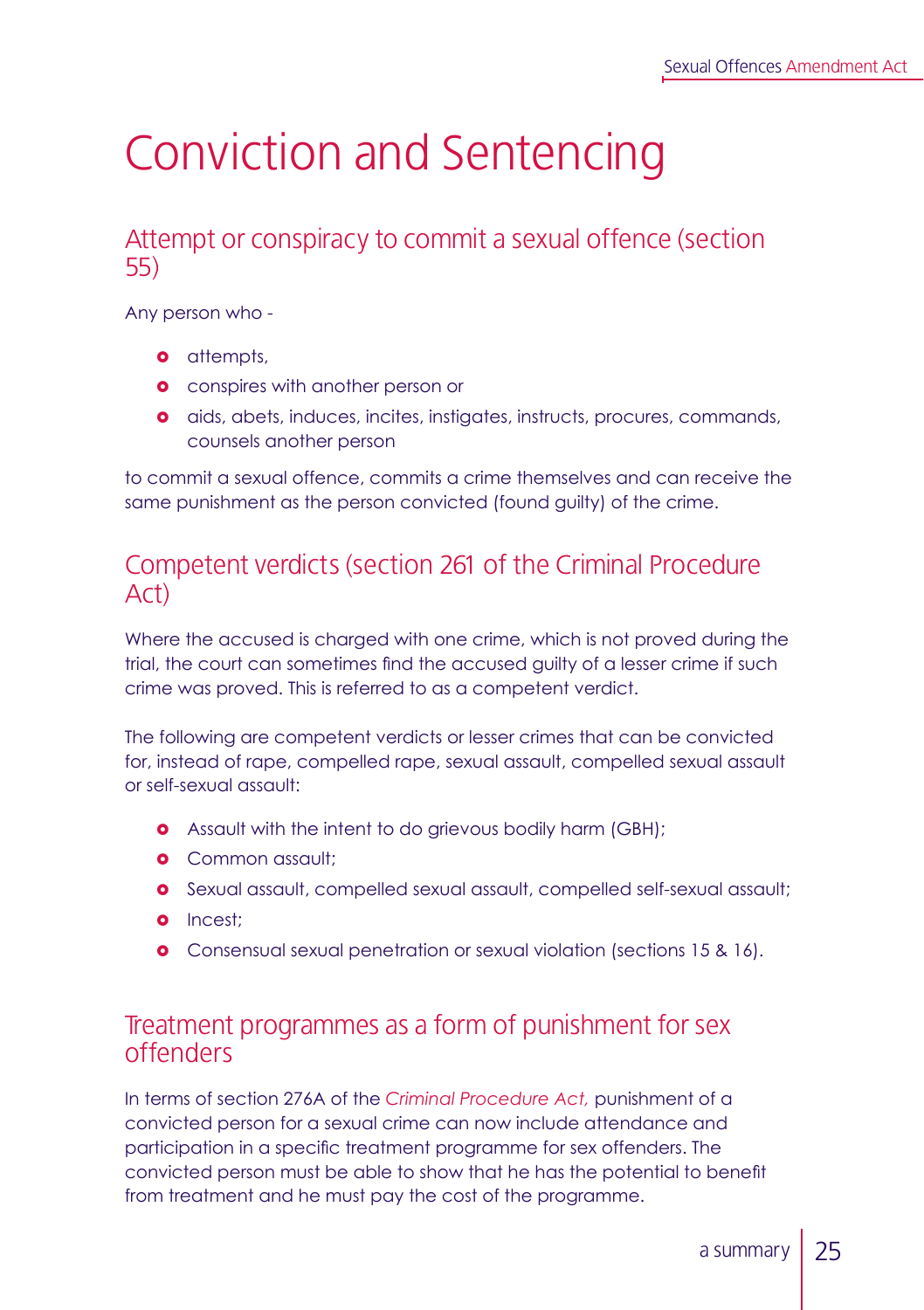The *Child Justice Bill,* once it has been officially passed, will allow for the diversion of children who are accused in criminal cases. This means diverting children away from the criminal justice system under certain circumstances and choosing alternatives other than correctional facilities and detention centres. The *Child Justice Bill* differentiates between Schedule 1 offences (such as bestiality or consensual sexual penetration), Schedule 2 offences (such as sexual assault without the infliction of harm), and Schedule 3 offences (such as rape, sexual assault where grievous bodily harm was inflicted, sexual exploitation or grooming). Diversion for Schedule 3 offences will only be allowed if exceptional circumstances exist and permission for such diversion was given by the Director of Public Prosecutions. The Bill outlines a wide range of diversion options, from an apology to injured parties to attendance of a treatment programme and supervision by a probation officer. Where a diversion order has been complied with, prosecution will not be instituted against the child.

The Child Justice Bill states that imprisonment of a child over 14 years will be the last resort and a child under 14 at the time of the sentence may not be sentenced to imprisonment. A child over 14 years who committed a Schedule 3 offence may be sentenced to imprisonment.

## Compensation

The court may, in terms of section 300 of the *Criminal Procedure Act* order the convicted person to compensate (pay) the complainant for costs incurred as a result of the crime, including:

- **•** Medical expenses;
- **•** Cost of alternative accommodation if forced to leave home:
- **•** Cost of counselling for the complainant:
- **•** Cost of replacement of destroyed property; and
- **•** Wages lost due to attending court proceedings.

An application for such costs must be made at the end of the criminal proceedings and will have the effect of a civil judgment. The complainant must be able to prove her damages. Once such an order has been granted, the complainant will not be able to approach a civil court afterwards for damages. Section 300 covers only patrimonial damages (financial loss), not damages for pain and suffering which could have been obtained through civil proceedings.

This section will be promoted through public awareness programmes by the Department of Justice as part of the implementation of the Victim's Charter.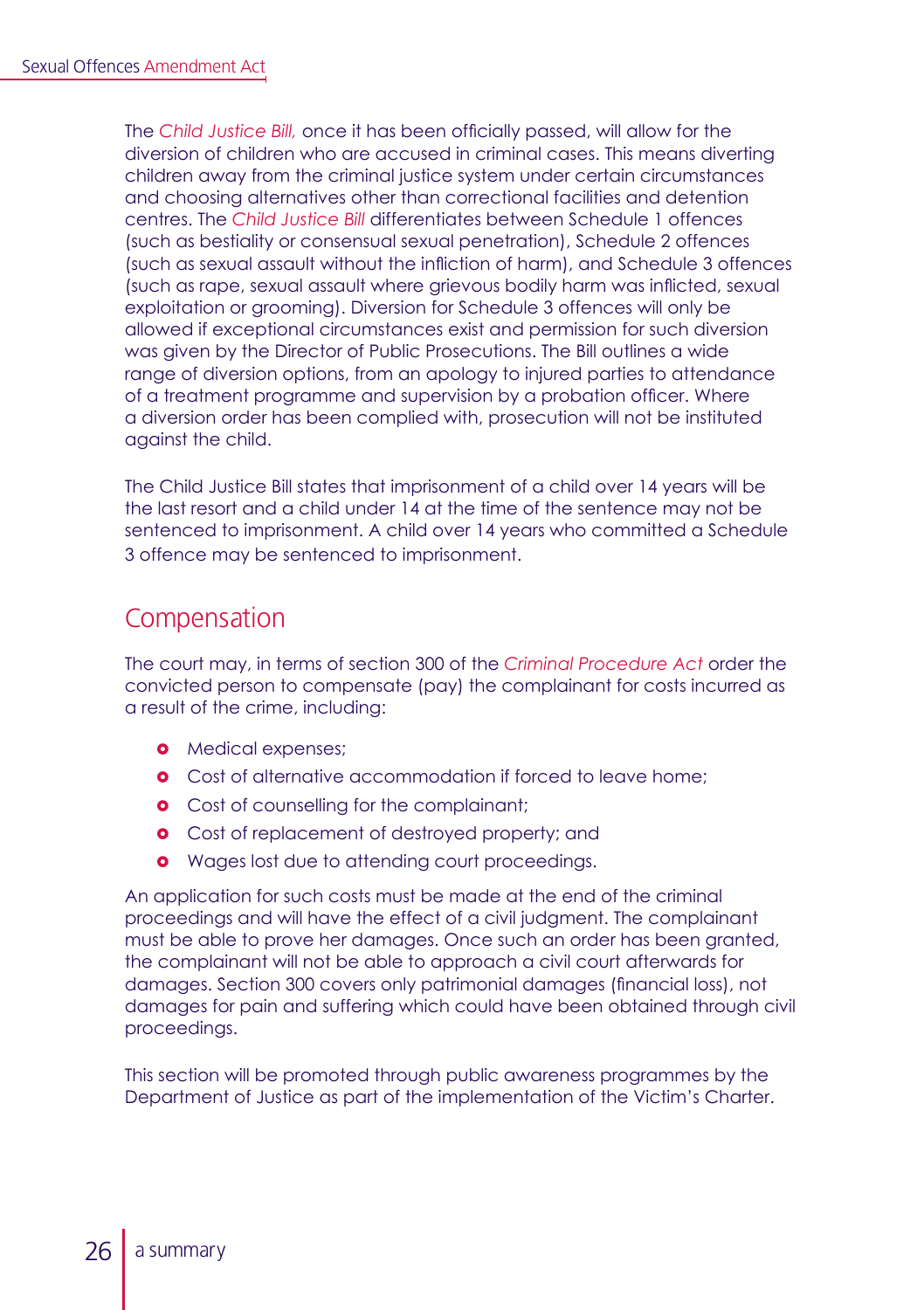#### *Note:*

In terms of section 8(a) of the Promotion of Equality and Prevention of Unfair Discrimination Act, no person may unfairly discriminate against any other person on the grounds of gender including gender-based violence. Section 28(1) of the Act states that if it is proved in the prosecution of any offence, that unfair discrimination on the grounds of race, gender or disability played a part in the crime, this must be regarded as an aggravating circumstance for purposes of sentence.

## Minimum sentences

Minimum sentences were introduced by the *Criminal Law Amendment Act 105 of 1997.* The Act sets a minimum sentence for rape:

| First offence  | 10 years |
|----------------|----------|
| Second offence | 15 years |
| Third offence  | 20 years |

Under certain circumstances, rape could lead to a minimum sentence of life imprisonment (25 years). This is for example where the complainant was raped more than once; was gang raped, where she was under 16, physically disabled or mentally ill. It would also apply where the accused has previous rape convictions or knew that he was HIV positive at the time of the rape.

The minimum sentences legislation also applies to a child accused between the ages of 16 and 18 years of age.

The courts are allowed to deviate from the prescribed minimum sentence if *substantial and compelling circumstances* exist to justify a lesser sentence. Courts have interpreted this provision differently.

 The *Criminal Law (Sentencing) Amendment Act (no. 38 of 2007)* has been effective from 31 December 2008. It outlines certain factors which the courts may not consider substantial and compelling circumstances to allow them to deviate from the prescribed minimum sentence. These factors include:

- **•** The complainant's previous sexual history;
- **•** The apparent lack of physical injury to the complainant;
- **o** The accused's cultural or religious beliefs about rape; and
- **•** That a relationship existed between the accused and complainant before the rape.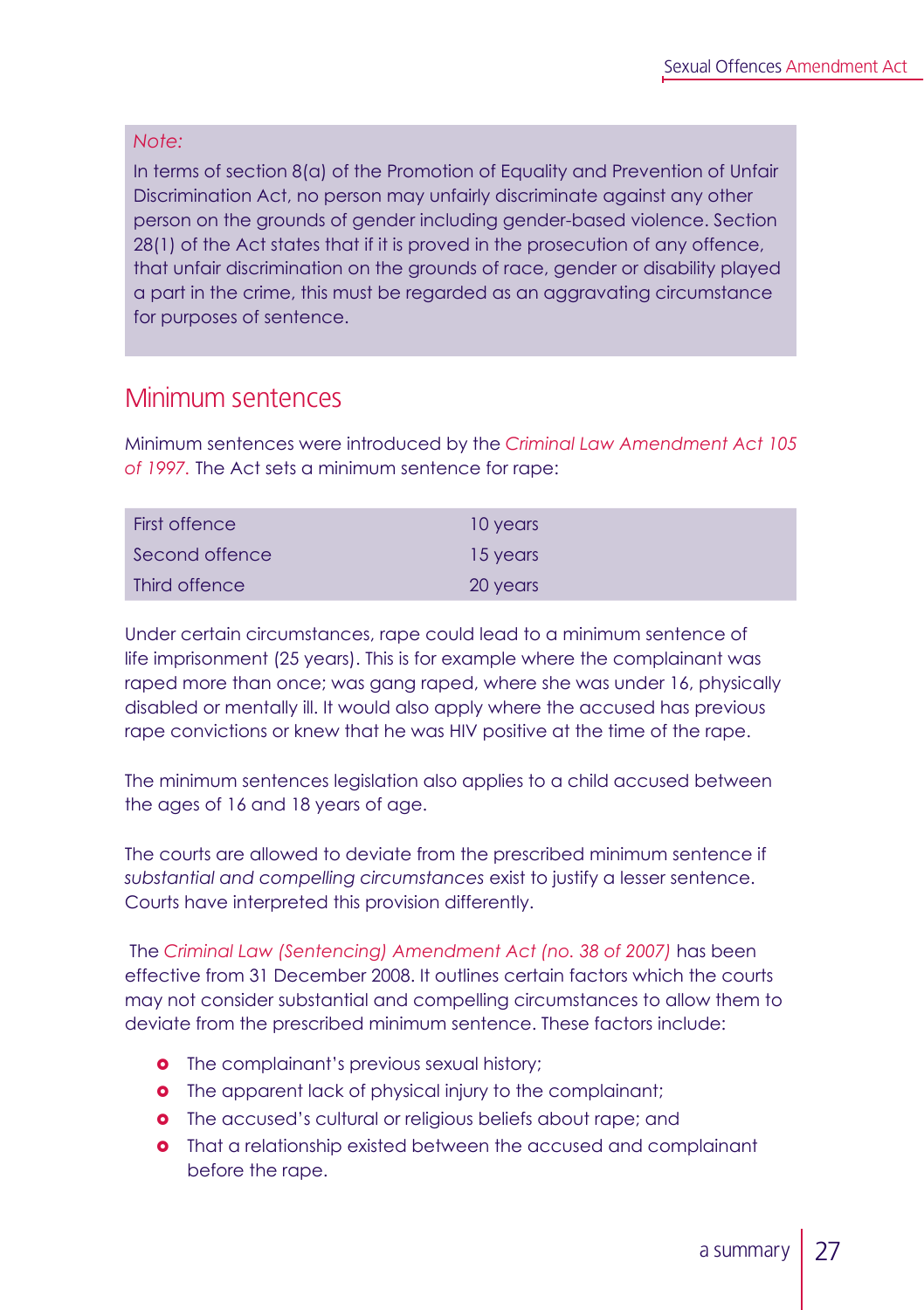# National Register for Sex **Offenders**

The Act does not allow the employment of persons who have been found guilty (convicted) of committing a sexual crime against a child or person with a mental disability in certain circumstances. Such persons are not allowed to, for example, work with a child or person with a mental disability, or become a foster parent.

The Act establishes a National Register for Sex Offenders, against which prospective employers can check their employees. Such offenders will be included in the National Register and persons are entitled to apply for a certificate showing whether or not a person's name is on the register.

The Register will be kept confidential. It will be possible to apply to remove one's name from the register after 5 or 10 years unless the person was sentenced to more than 18 months imprisonment, in which case his or her name may not be removed from the Register.

In respect of children this register is a duplication of Part B of the Child Protection Register provided for in the *Children's Act.*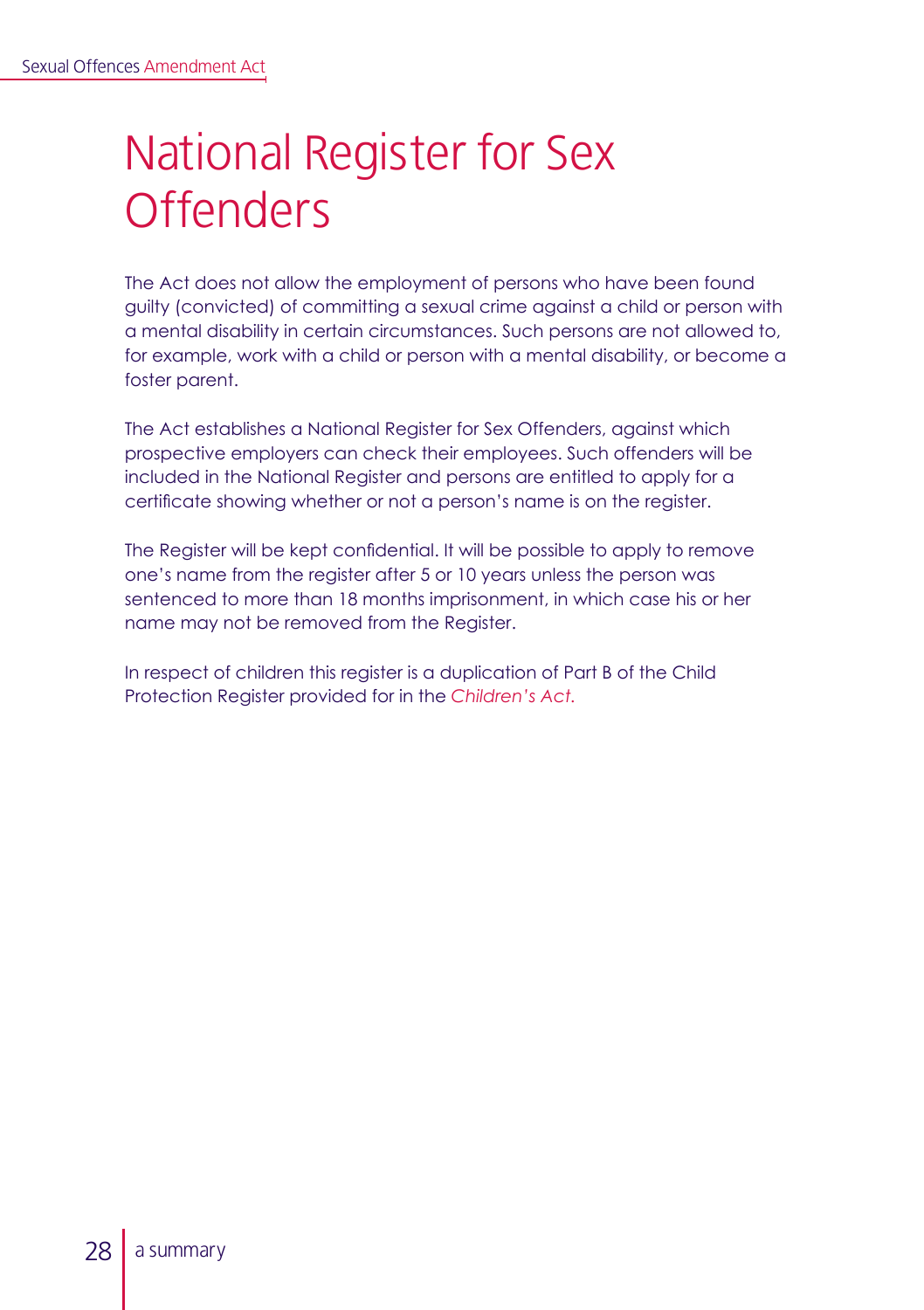# Services for victims

Chapter 5 of the Act took effect from 21 March 2008 and regulations were published in May 2008.

After a rape, a victim should urgently access a health facility that provides sexual assault services:

- **•** To have injuries attended to:
- **•** Access medications to prevent HIV, STIs and preanancy:
- **•** Access other health services needed including counselling; and
- **•** For the J88 form to be completed and medico-legal evidence to be collected.

Post-exposure prophylaxis (PEP) for HIV is anti-retroviral medicines (ARVs) that are given to a rape survivor to reduce the risk of HIV infection from the rape. PEP does not help someone who already has HIV. PEP is most effective the sooner it is provided. PEP must be taken for 28 days and may have some sideeffects.

The Act refers to the provision of post-exposure prophylaxis (PEP) to rape survivors. PEP is available for free to rape survivors who report within 72 hours after the rape. A victim does not have to open a criminal case before being given PEP. If a victim goes to the police first, a police official must inform her of the importance of obtaining PEP and refer her to those facilities where PEP is available. Police stations must have a list of designated PEP facilities at the police station (available at http://www.saps.gov.za/docs\_publs/legislation/ sexual\_offences.htm) and must give the victim a notice explaining her right to PEP (Form 1 of Regulations).

*If a victim accesses a health facility, she must receive a whole range of services in terms of the Department of Health's National Sexual Assault Policy and National Management Guidelines for Sexual Assault Care. (Note: These documents use the term 'sexual assault' when referring to sexual penetration (rape) – this is different from the crime of 'sexual assault' in the Criminal Law (Sexual Offences) Amendment Act.*

> "The ONly way to KNOW your HIV status is to be tested regularly"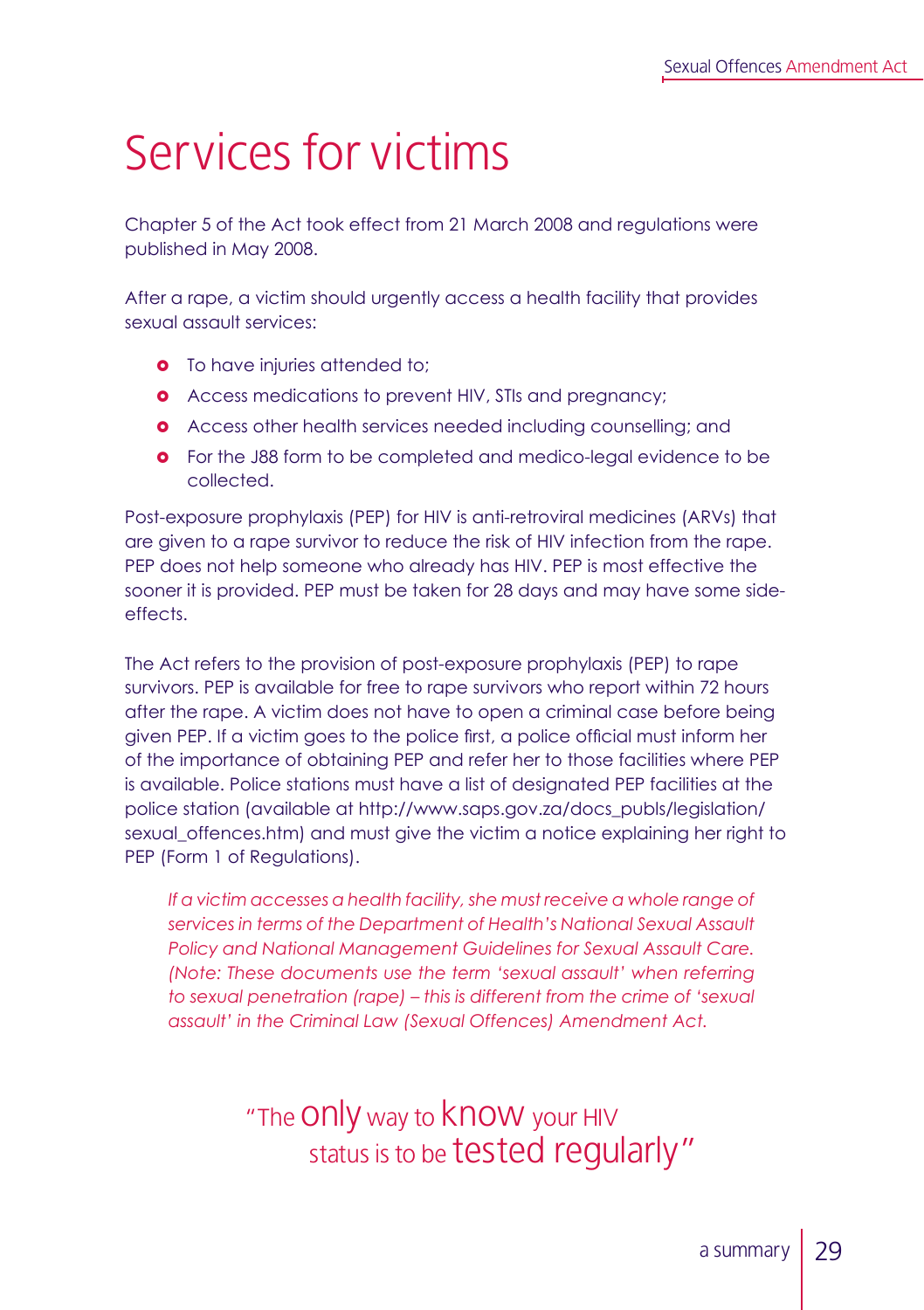# Compulsory HIV testing of accused

The Act allows for a victim, interested person or investigating officer to apply to a court to have an alleged offender in a sexual offence case tested for HIV. Such an application must be made within 90 days after the rape occurred. This provision only applies to sexual crimes where the victim may have been exposed to the body fluids of the alleged offender.

The Application must be handed to an investigating officer who must make sure that it is considered by a magistrate. Once the order is approved, the investigating officer will take the alleged offender for the HIV test and he will give a sealed envelop with the HIV test results to the victim. The outcome of the test results are confidential and may not be disclosed to other persons.

The National Commissioner of Police must make sure investigating officers treat test results as confidential and must prevent unauthorised access to the records.

If a victim decides to apply for the accused to be tested for HIV, the victim should still be advised to access PEP and to continue taking it, even if the test results are negative. She should also be advised to practice safe sex.

# What does the test results mean?

HIV tests detect the presence of HIV antibodies in the person's blood. It could be that the alleged offender tests HIV negative, even though he is HIV positive, because his body has not yet produced antibodies to HIV. If the alleged offender tests HIV negative, there is a chance that he had HIV at the time of the incident but is still in the window period.

If the alleged offender tests HIV positive, it does not mean that the victim has been infected with HIV or are at high risk of HIV infection. It is important that she seeks counselling and medical advice after receiving the offender's HIV test results.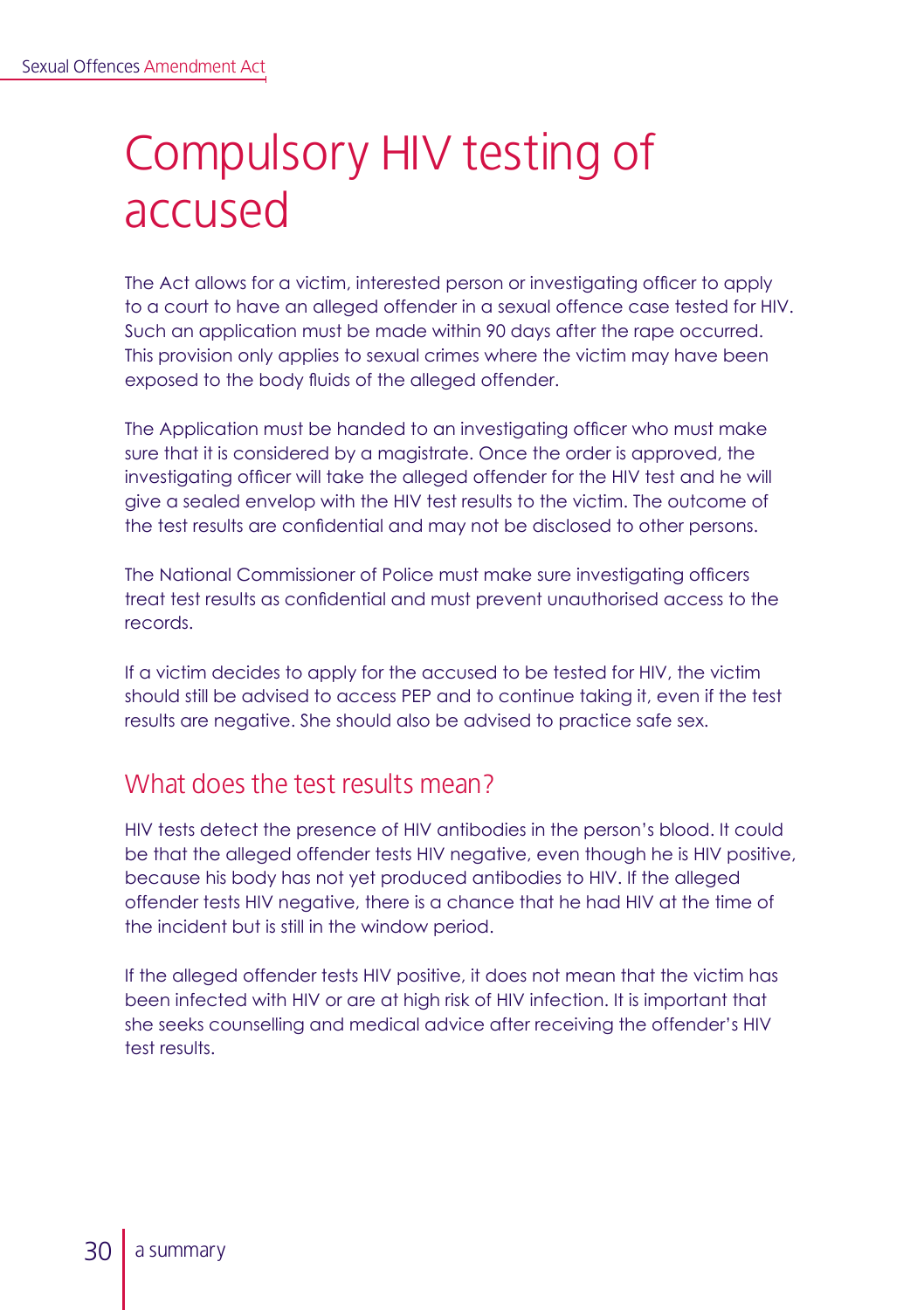# Useful resources

# Related legislation:

#### **Note:**

Laws and Bills are available on the government website www.info.gov.za under Documents. They are categorized according to their year

- y *Criminal Law (Sexual Offences and related matters) Amendment Act 32 of 2007* (effective 16 December 2007), Government Gazette 30599, 14 December 2007. Available at http://www.doj.gov.za/docs/ InfoSheets/2008%2002%20SXOact.htm
- y *Sexual Offences Act 23 of 1957*
- y *Children's Act 38 of 2005*, Government Gazette 28944, 14 June 2006.
- y *Films and Publications Act 65 of 1996*, Government Gazette 17560, 8 November 1996
- y *Older Persons Act 13 of 2006* (not operational by January 2009), Government Gazette 29346, 3 November 2006
- y *Criminal Procedure Act 51 of 1977*
- y *Prescription Act 68 of 1969*
- y *Promotion of Equality and Prevention of Unfair Discrimination Act 4 of 2000*, Government Gazette 20876, 9 February 2000
- y *Criminal Law Amendment Act 105 of 1997*, Government Gazette 18519, 19 December 1997
- y *Criminal Law (Sentencing) Amendment Act 38 of 2007*, Government Gazette 30638, 31 December 2007
- y *Child Justice Bill B49D-2002*.

## Regulations, directives and national instructions:

- y *Criminal Law (Sexual Offences and Related Matters) Regulations*, Government Gazette 31076, Regulation 8892, 22 May 2008.
- y *National Instruction on Sexual Offences* (Department of Safety and Security), Government Gazette 31330, 15 August 2008.
- y *Directives on Sexual Offences, 2008* (National Prosecuting Authority)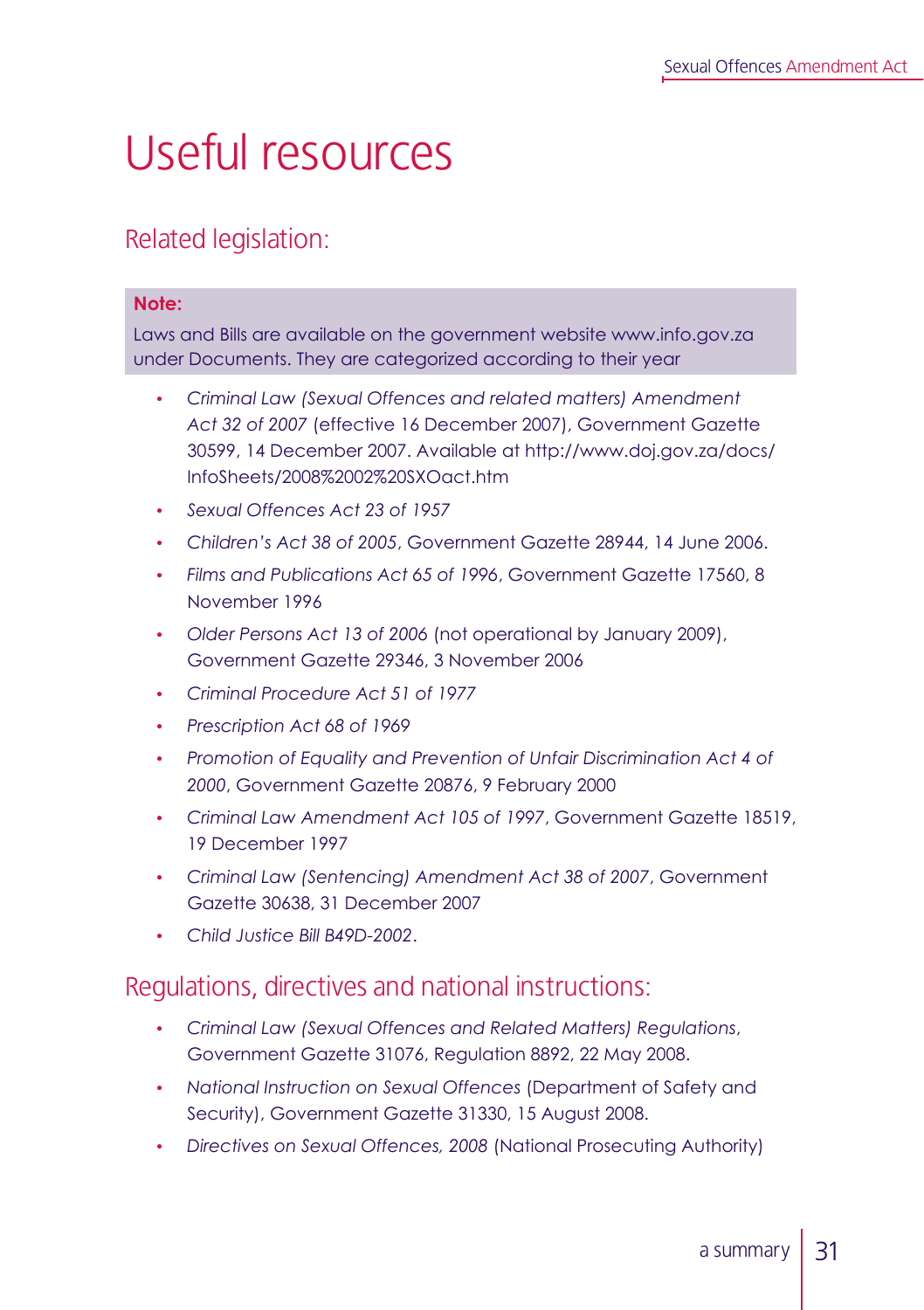- y *Mind map of the Criminal Law (Sexual Offences) Amendment Act*, 2008 (National Prosecuting Authority)
- y *National Sexual Assault Policy* (Department of Health) and *National Management Guidelines for Sexual Assault Care*.
- Health instructions (not finalised by January 2009)
- National Policy Framework (not finalised by January 2009)

## Policy documents and multi-sectoral plans:

- y *National HIV & AIDS and STI Strategic Plan 2007-2011* (Department of Health), Available at http://www.info.gov.za/otherdocs/2007/aidsplan2007/index.html
- <sup>8</sup> 365 National Action Plan to End Gender Violence, 2007, Available at http://www.doj.gov.za/VC/VCcampaings.htm
- y *Fourth Draft Integrated Victim Empowerment Policy*, 2007 (Department of Social Development), Available at http://www.doj.gov.za/VC/docs/policy/VEP%20 POLICY%20Draft%20fEB%202005%20edited%20in%20May%202007.pdf
- y *Service Charter for Victims of Crime, 2007 (Department of Justice),*  Available at http://www.doj.gov.za/VC/VCdocs.htm
- y *Minimum Standards on Services for Victims of Crime, 2007 (Department of Justice),*  Available at http://www.doj.gov.za/VC/VCdocs.htm
- y *National Implementation Plan for the Service Charter for Victims of Crime*, 2007 (Department of Justice), Available at http://www.doj.gov.za/VC/VCdocs\_implplan.htm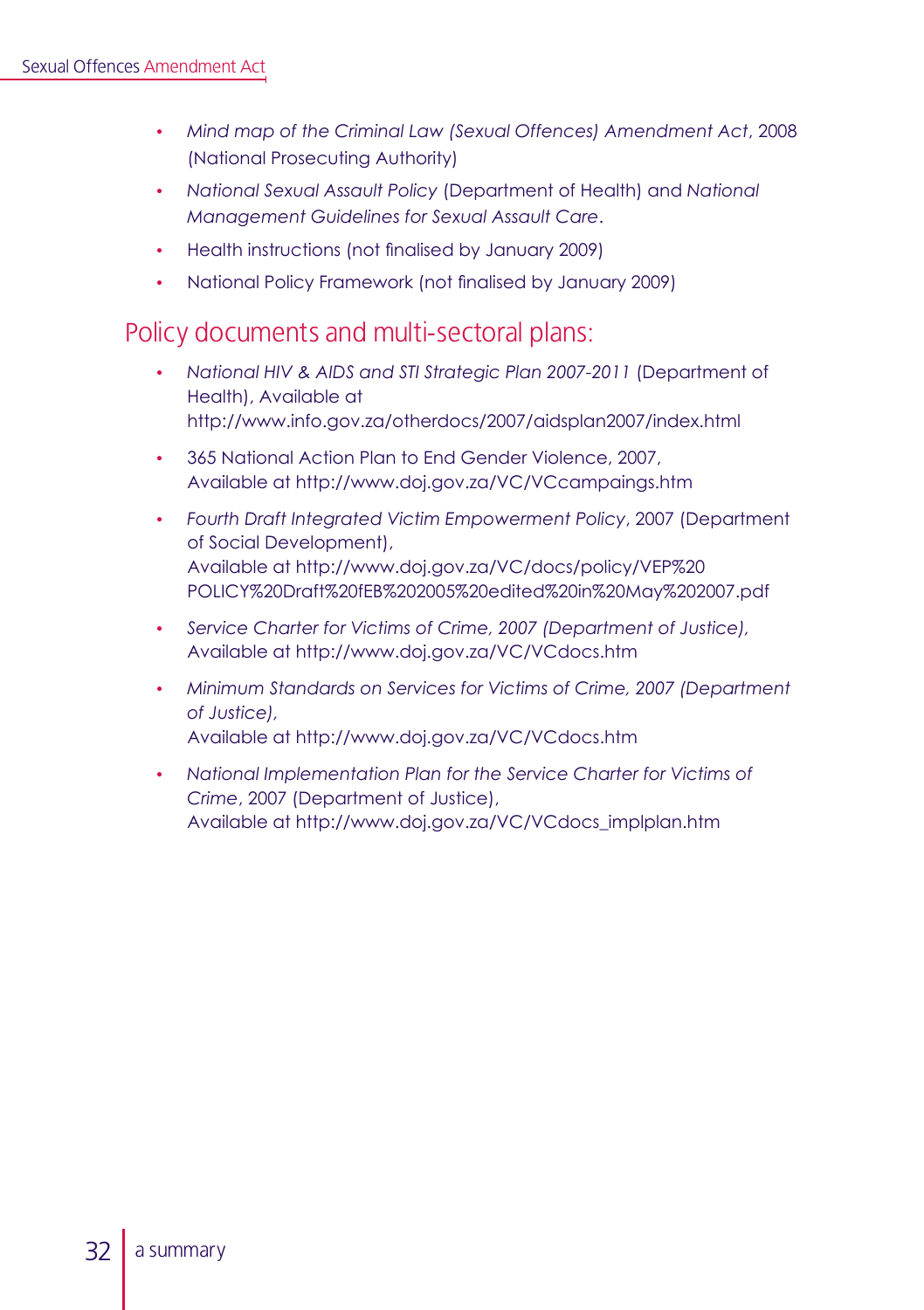# Where to get help

**Stop Gender Violence Toll-free** Helpline **0800 150 150** Childline **08000 55 555**